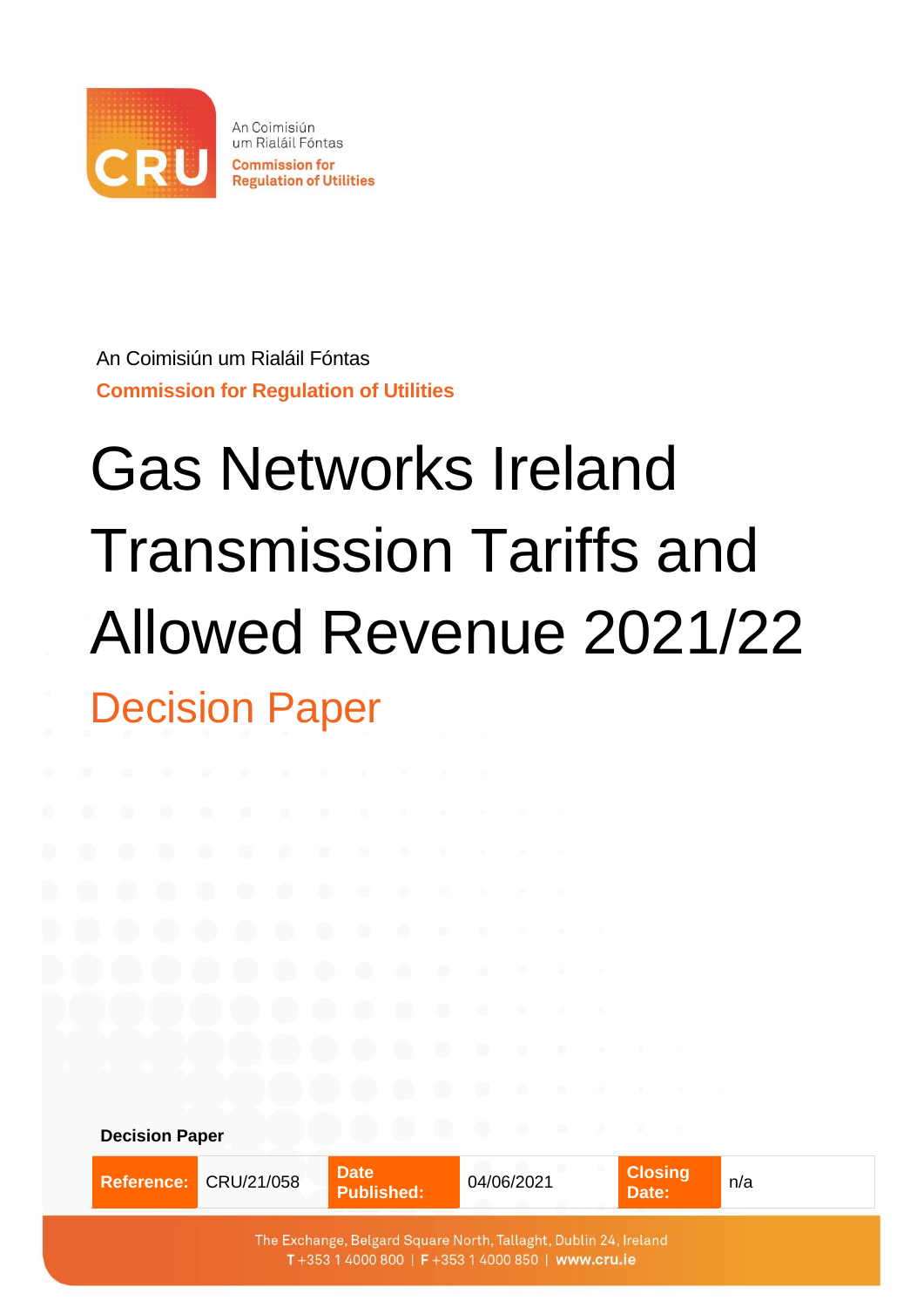## **CRU Mission Statement**

The CRU's mission is to protect the public interest in Water, Energy and Energy Safety.

The CRU is guided by four strategic priorities that sit alongside the core activities we undertake to deliver in the public interest. These are:

- Deliver sustainable low-carbon solutions with well-regulated markets and networks
- Ensure compliance and accountability through best regulatory practice
- Develop effective communications to support customers and the regulatory process
- Foster and maintain a high-performance culture and organisation to achieve our vision

## <span id="page-1-0"></span>**Executive Summary**

This paper sets out the transmission network tariffs to apply from 01 October 2021 to 30 September 2022 (gas year 2021/22). Article 29 of the Tariff Network Code<sup>1</sup>, requires that transmission reserve prices and a set of accompanying information is published 30 days ahead of the annual yearly capacity auctions. The annual yearly capacity auctions will be held on 05 July 2021 for the forthcoming gas year which commences on 01 October 2021. As such this information needs to be made available by 05 June. Although it is not required under Article 29, the CRU is also publishing the distribution tariffs at this time, in a separate paper (CRU/21/059).

Each year, the network tariffs are reviewed to ensure that Gas Networks Ireland (GNI) only recovers the necessary costs for efficient operation of the network. The review uses the most up to date revenue and demand data, as submitted by GNI.

In its review of transmission tariffs, the CRU has carefully assessed the information presented by GNI and has aimed to ensure that where additional allowances have been provided, they are efficient and in the best interest of the customer. The review has resulted in the following tariffs outlined in [Table 1.](#page-2-0)

<sup>1</sup> Commission Regulation (EU) 2017/460 – 16 March 2017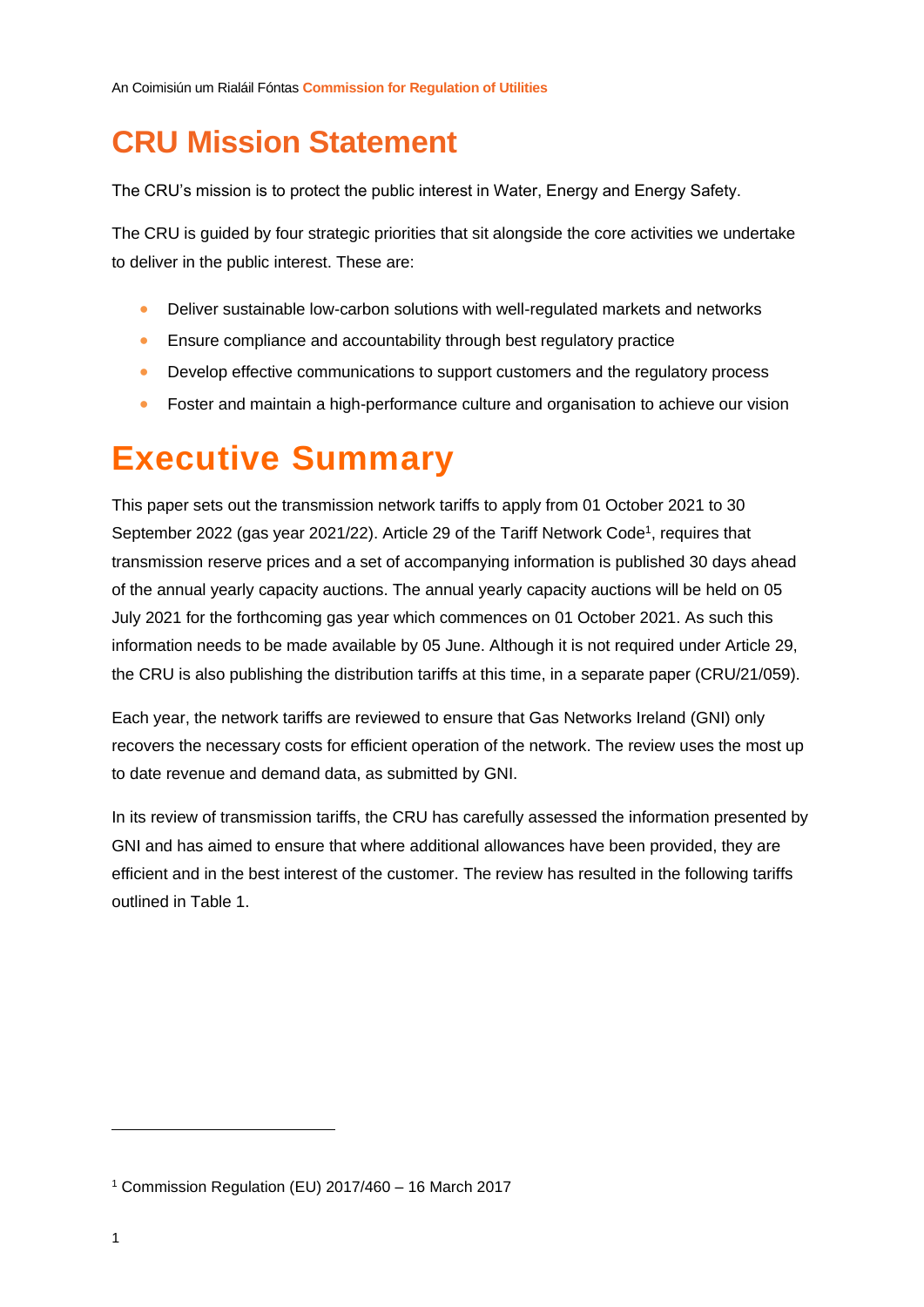|                                                | <b>Bellanaboy</b><br>entry | <b>RNG</b><br>entry | Moffat (IP)<br>entry | <b>Domestic</b><br>exit | <b>Gormanston</b><br>(IP) exit |
|------------------------------------------------|----------------------------|---------------------|----------------------|-------------------------|--------------------------------|
| Firm <sup>2</sup> capacity -<br>€/peak day MWh | 633.763                    | 104.32              | 312.89               | 454.70                  | 432.40                         |
| Commodity -<br>€/MWh                           | 0.114                      |                     |                      | 0.238                   |                                |

<span id="page-2-0"></span>Table 1: Transmission tariffs 2021/22

For comparison, [Table 2](#page-2-1) below provides the 2021/22 transportation cost of Great British (GB) gas in the context of recent years. The transportation cost of GB gas (Moffat Entry capacity tariff + Domestic Exit capacity tariff) is important because GB gas is the marginal supply for Ireland. Generally, Irish wholesale gas prices are set by the GB price of gas plus the cost of transporting gas from GB to Ireland via the interconnectors. The transportation cost of GB gas to Ireland will increase by c.**5%** (in real terms (i.e. adjusted for inflation)). This increase in tariffs is mainly due to increases in shrinkage costs and changes in how capacity is booked. The higher shrinkage costs are associated with rises in  $CO<sub>2</sub>$  and gas commodity costs. As regards to changes in booking behaviours, there has been a reduction in the bookings of more expensive daily capacity products at Exit. This has the effect of reducing revenue recovery and therefore places upward pressure on Exit tariffs.

[Table 2](#page-2-1) shows the tariffs for 21/22 relative to those in recent years (in nominal terms (i.e. without adjusting for inflation)). Tariff costs have increased in the last two years, mainly due to the cost of shrinkage<sup>4</sup> moving into the allowed revenue. Despite these increases, due to reductions in the previous three years, the transportation cost of GB gas is similar to 2016/17 and 2017/18 levels.

<span id="page-2-1"></span>

| Table 2: Recent cost of transportation for GB gas (nominal) |  |  |
|-------------------------------------------------------------|--|--|
|                                                             |  |  |

|                                      | 2016/17 | 2017/18 | 2018/19 | 2019/20 | 2020/21 | 2021/22 |
|--------------------------------------|---------|---------|---------|---------|---------|---------|
| $Capacity -$<br>$\epsilon$ /peak MWh | 788.605 | 761.263 | 715.864 | 669.00  | 722.44  | 767.59  |
|                                      |         |         |         |         |         |         |

<sup>&</sup>lt;sup>2</sup> "Firm" means gas transmission capacity contractually guaranteed as uninterruptible by the transmission system operator.

<sup>&</sup>lt;sup>3</sup> This is composed of two elements; one to remunerate the transmission services revenue of GNI (€130.44) plus a Corrib Linkline Element (€503.32), which will remunerate the revenues relating to the Corrib Linkline (Corrib Partners).

<sup>4</sup> Shrinkage gas includes own use gas (OUG) and unaccounted for gas (UAG). In 2020/21 shrinkage costs moved into the allowed revenue and are therefore recovered through tariffs. Previously, GNI billed these costs to gas shippers directly on a monthly basis, based on their throughput. However, as part of the CRU's tariff network code decision (CRU/19/060), it was decided that from 2020/21 onwards, shrinkage should be included in the allowed revenue as it is a transmission service. As this was a movement of costs, not an increase in overall costs, it did not lead to an increase in costs for end customers.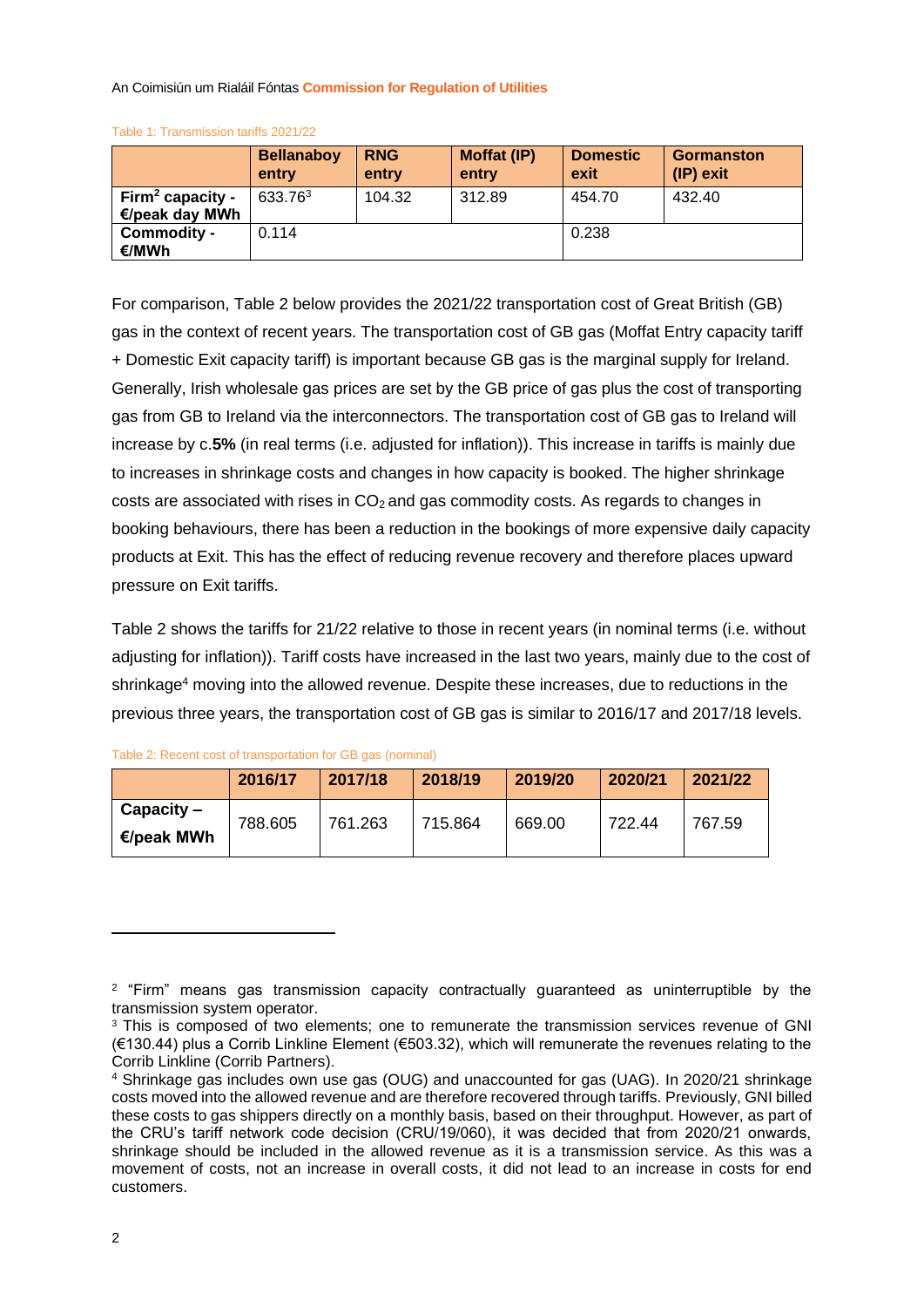Network tariffs are charged to gas shippers/suppliers. It is up to suppliers whether to pass on these costs to their customers. Currently, the CRU estimates that network tariffs charges (transmission and distribution collectively) make up approximately 31% of a residential customer's bill. The transmission network tariff charge, if fully passed onto gas customers, would equate to a c. 0.5% (or €4) increase (nominal) on an average residential gas customer's annual bill. However, the CRU would note that the pricing decisions of suppliers do not just reflect network charges but also the other charges they are faced with.

As in previous years, the CRU is also publishing, today, the distribution network tariffs. The distribution tariffs are set to decrease (by c. 3.1%). It is estimated that the combined change in transmission and distribution tariffs equates to a <0.1% (or  $\epsilon$ 0.7) increase on an average residential gas customer's annual bill.

In addition, to the Article 29 requirement to publish tariffs, Article 30 of the TAR NC sets out further detailed information that must be published prior to the tariffs coming into force. In previous years, the CRU published this information in a specific Article 30 paper, separate from the transmission tariffs. The Article 30 paper included the mandatory detail of, for example, how the allowed revenue is calculated, and also other more general information on the transmission setting process, with the aim of making the publication a useful guide to transmission tariffs. These papers were published separately because the network code stipulates different publication deadlines. However, this year the CRU has brought forward the publication of the Article 30 paper and amalgamated it with the Article 29 publication. This is to decrease the level of repetition and provide a useful all in one guide to transmission tariffs.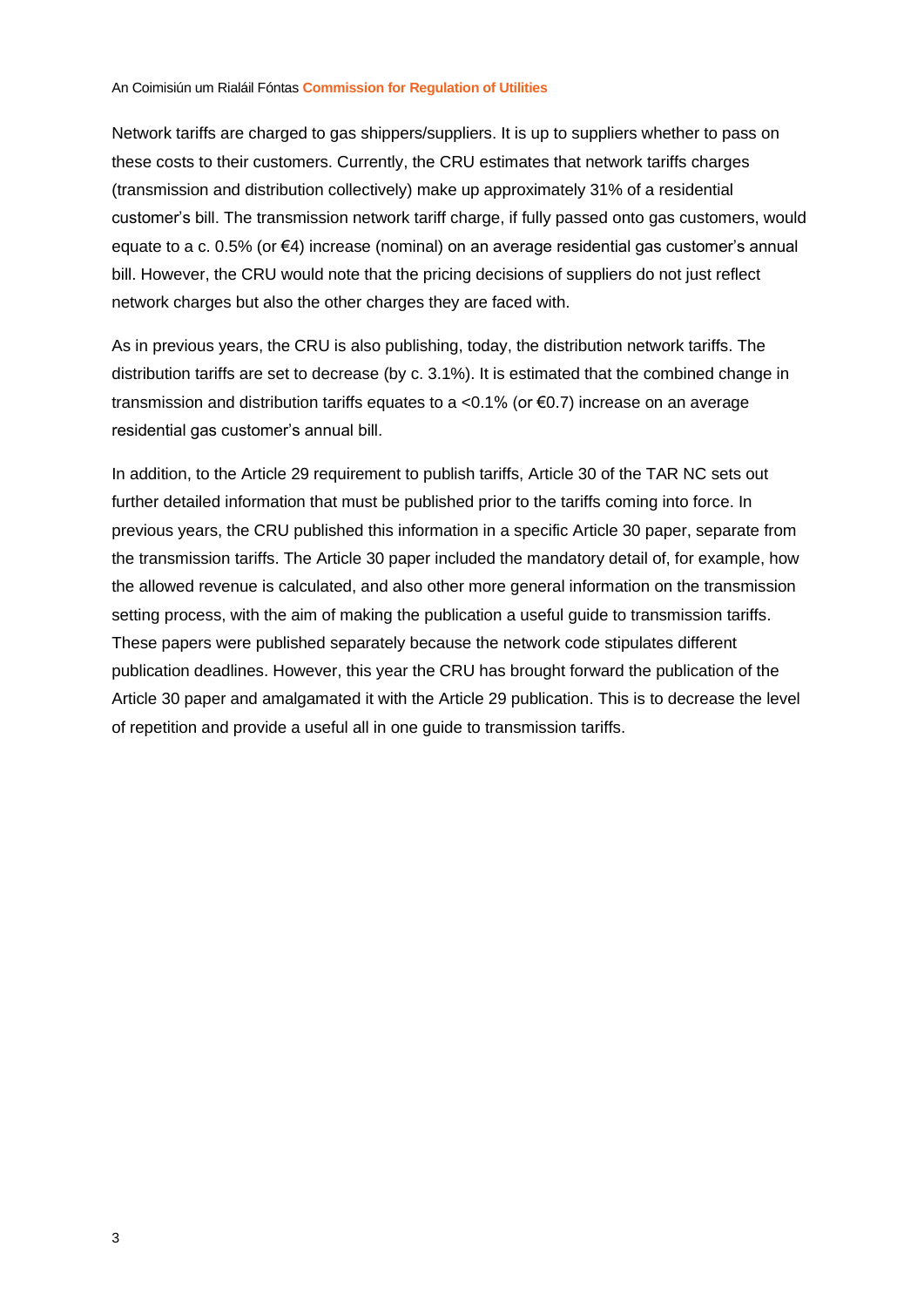## <span id="page-4-0"></span>**Customer Impact Statement**

The CRU is legally responsible for regulating network charges in the natural gas market. The CRU may set the basis for charges for using the transmission system. Our mission is to protect the public interest in water, energy and energy safety.

The tariffs set out in this paper are charged to suppliers for use of Gas Network Ireland's transmission network – this network consists of the larger gas pipes, for example the gas pipes between larger cities and towns. The CRU conducts an annual review of transmission tariffs to ensure that only necessary costs are included in the calculation of these tariffs. This work has now completed and the transmission tariffs to apply from 01 October 2021 to 30 September 2022 are published in this paper.

Transmission network tariffs for 2021/22 are set to increase by c. 5% when compared to the current gas tariffs for 2020/21. A reason for the increase in tariffs is that some of GNI's costs have increased significantly for the upcoming gas year. For example, there has been an increase in the commodity cost of natural gas and  $CO<sub>2</sub>$  emissions, which raises GNI's shrinkage (i.e. natural gas it uses to run the compressors) costs. As detailed in a separate publication alongside this paper, distribution tariffs are set to decrease by c. 3.1%.

Network tariffs are charged to gas suppliers and it is a decision for suppliers whether to pass on these costs to their customers.

Currently, the CRU estimates that network tariffs (transmission and distribution collectively) charges make up approximately 31% of a residential customer's bill. The combined transmission and distribution tariffs, if fully passed onto gas customers, would equate to a **<0.1% (or €0.7)** increase on an average residential gas customer's annual bill. However, the CRU would note that the pricing decisions of suppliers do not just reflect network charges but also the other charges they are faced with.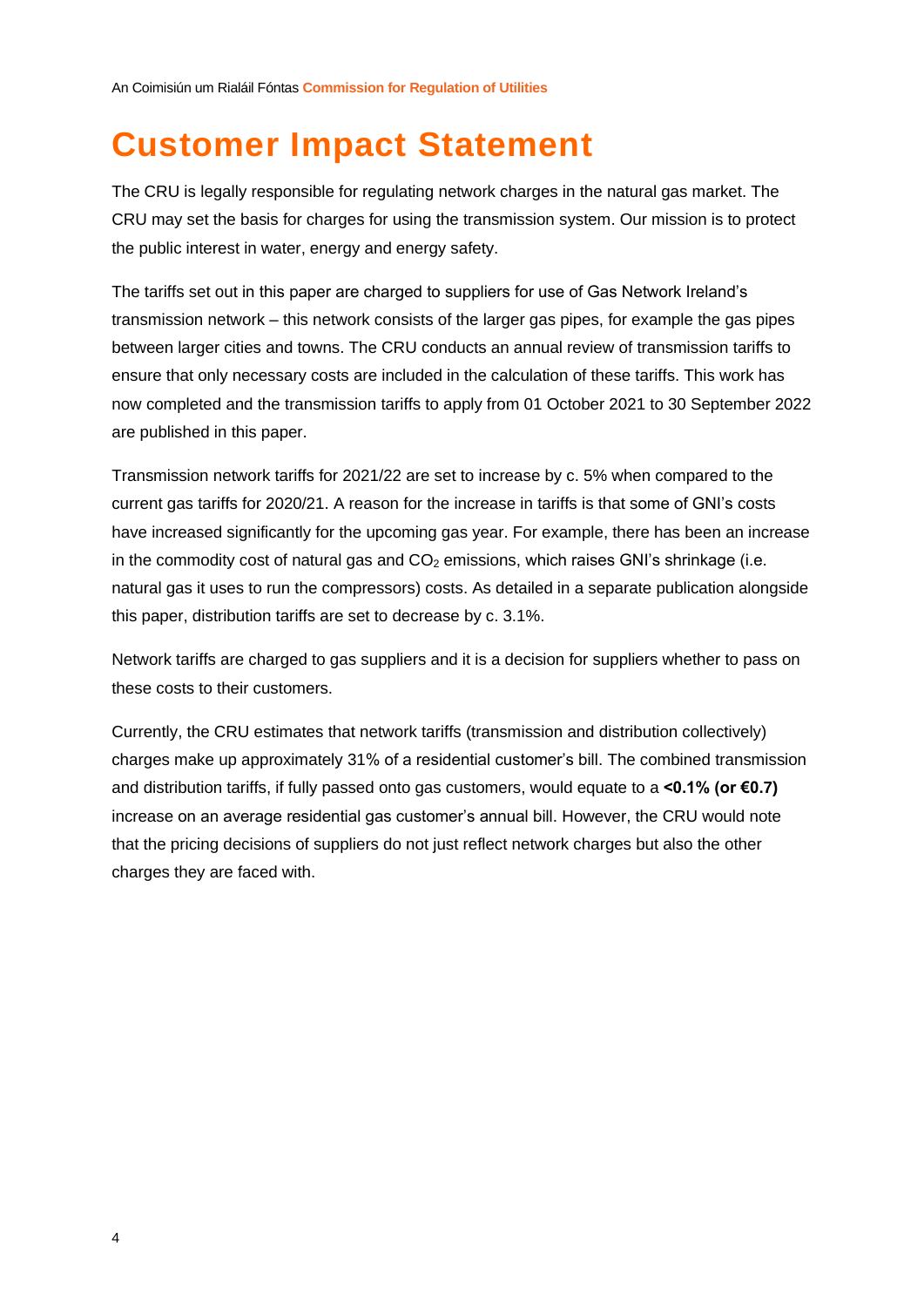## <span id="page-5-0"></span>**Table of Contents**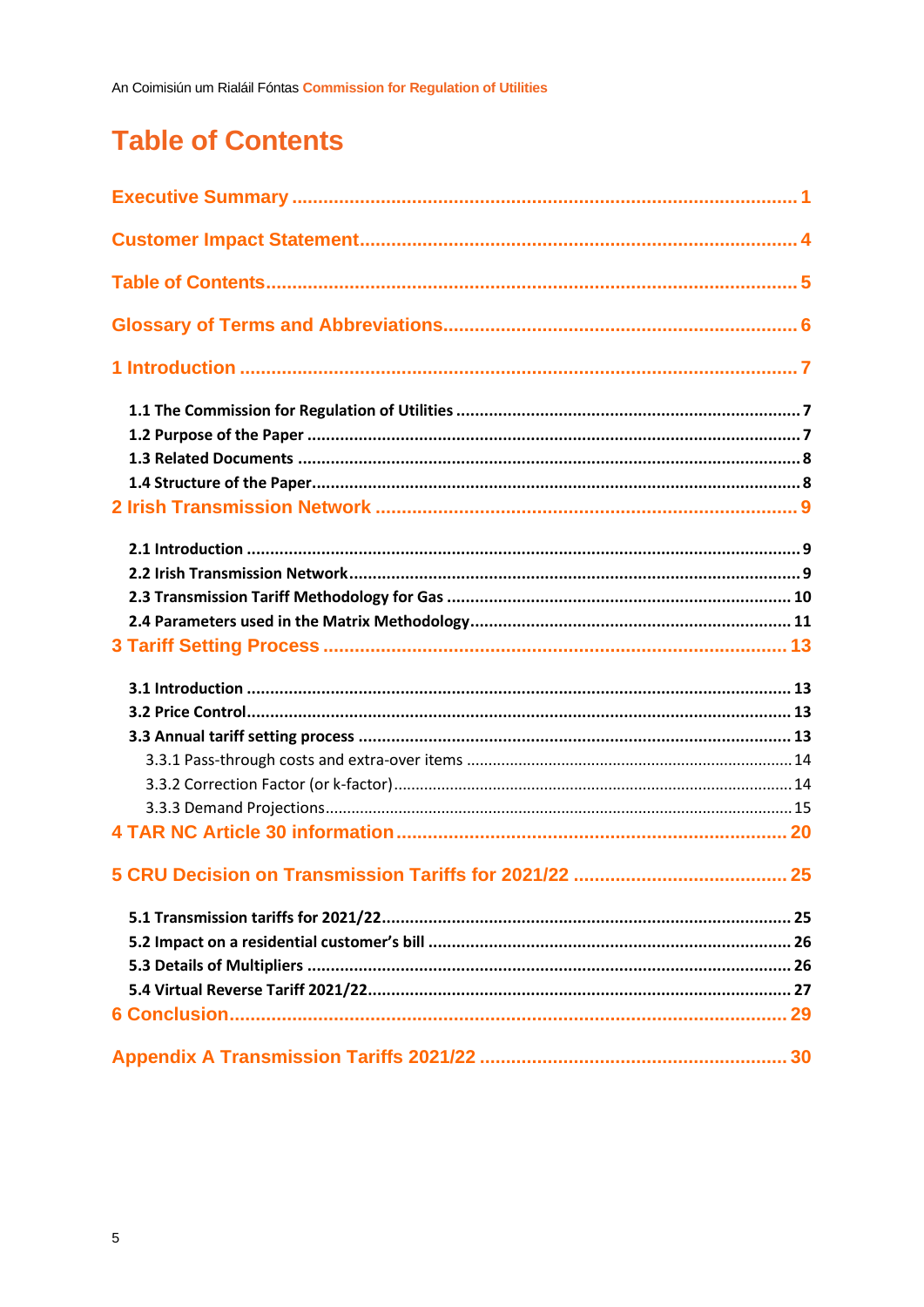## <span id="page-6-0"></span>**Glossary of Terms and Abbreviations**

| <b>Abbreviation or Term</b> | <b>Definition or Meaning</b>                  |
|-----------------------------|-----------------------------------------------|
| <b>AGI</b>                  | <b>Above Ground Installation</b>              |
| Capex                       | Capital expenditure                           |
| <b>CAPM</b>                 | <b>Capital Asset Pricing Model</b>            |
| <b>CNG</b>                  | <b>Compressed Natural Gas</b>                 |
| <b>CRU</b>                  | <b>Commission for Regulation of Utilities</b> |
| <b>DM</b>                   | Daily Metered                                 |
| <b>GNI</b>                  | <b>Gas Networks Ireland</b>                   |
| GCS                         | <b>Generation Capacity Statement</b>          |
| <b>HICP</b>                 | Harmonised Index of Consumer Prices           |
| $\overline{IC}$             | Industrial & Commercial                       |
| IP                          | <b>Interconnection Point</b>                  |
| <b>LDM</b>                  | Large Daily Metered                           |
| <b>LRMC</b>                 | Long Run Marginal Costs                       |
| <b>NDM</b>                  | Non-Daily Metered                             |
| <b>Opex</b>                 | Operating expenditure                         |
| <b>RAB</b>                  | <b>Regulated Asset Base</b>                   |
| <b>RNG</b>                  | <b>Renewable Natural Gas</b>                  |
| <b>RPM</b>                  | <b>Reference Price Methodology</b>            |
| <b>TSO</b>                  | <b>Transmission System Operator</b>           |
| <b>VRF</b>                  | <b>Virtual Reverse Flow</b>                   |
| <b>WACC</b>                 | Weighted Average Cost of Capital              |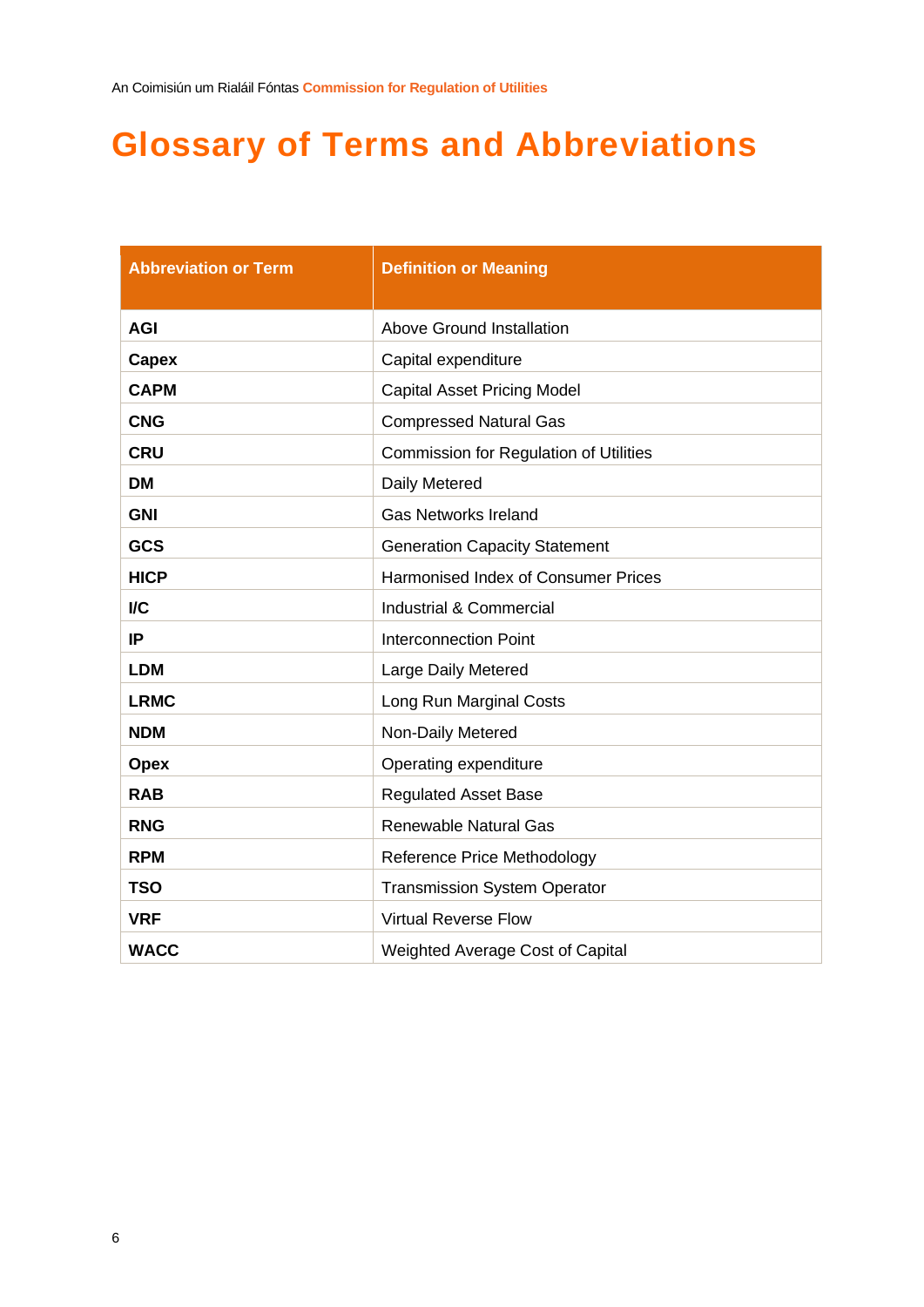## <span id="page-7-0"></span>**1 Introduction**

## <span id="page-7-1"></span>1.1 The Commission for Regulation of Utilities

The Commission for Regulation of Utilities (CRU) is Ireland's independent energy and water regulator. The CRU was established in 1999 and now has a wide range of economic, customer protection and safety responsibilities in energy and water. The CRU's mission is to protect the public interest in Water, Energy and Energy Safety.

Further information on the CRU's role and relevant legislation can be found on the CRU's website at [www.cru.ie.](http://www.cru.ie/)

### <span id="page-7-2"></span>1.2 Purpose of the Paper

Under the Gas (Interim) (Regulation) Act, 2002, the CRU is responsible for regulating charges in the natural gas market. Under Section 14 of the Act, the CRU may set the basis for charges for transporting gas through the transmission system.

This paper outlines the CRU's decision in relation to the Gas Network Ireland's (GNI) allowed revenues and transmission tariffs that will apply from 01 October 2021 to 30 September 2022. The CRU is now publishing additional information related to the calculation of allowed revenues and transmission tariffs. This is in accordance with Article 30 of the Network Code on rules regarding harmonised transmission tariff structures for gas (TAR NC).

The calculation of transmission tariffs is based on the Price Control (PC4) (CER/17/260), which established revenues for Transmission over the 5 year period from October 2017 to September 2022.

Previously the two separate papers would have been published on the tariffs and on the Article 30 information. This led to a degree of repetition while also splitting useful transmission tariff information into two papers. This year the CRU has combined these papers to remove any repetition but also to provide a single resource for all tariff related information such as:

- 1. how the CRU sets tariffs on an annual basis,
- 2. the tariff methodology used,
- 3. the variables that cause changes in the tariffs from one year to the next and
- 4. the transmission tariffs for the gas year 2021/22.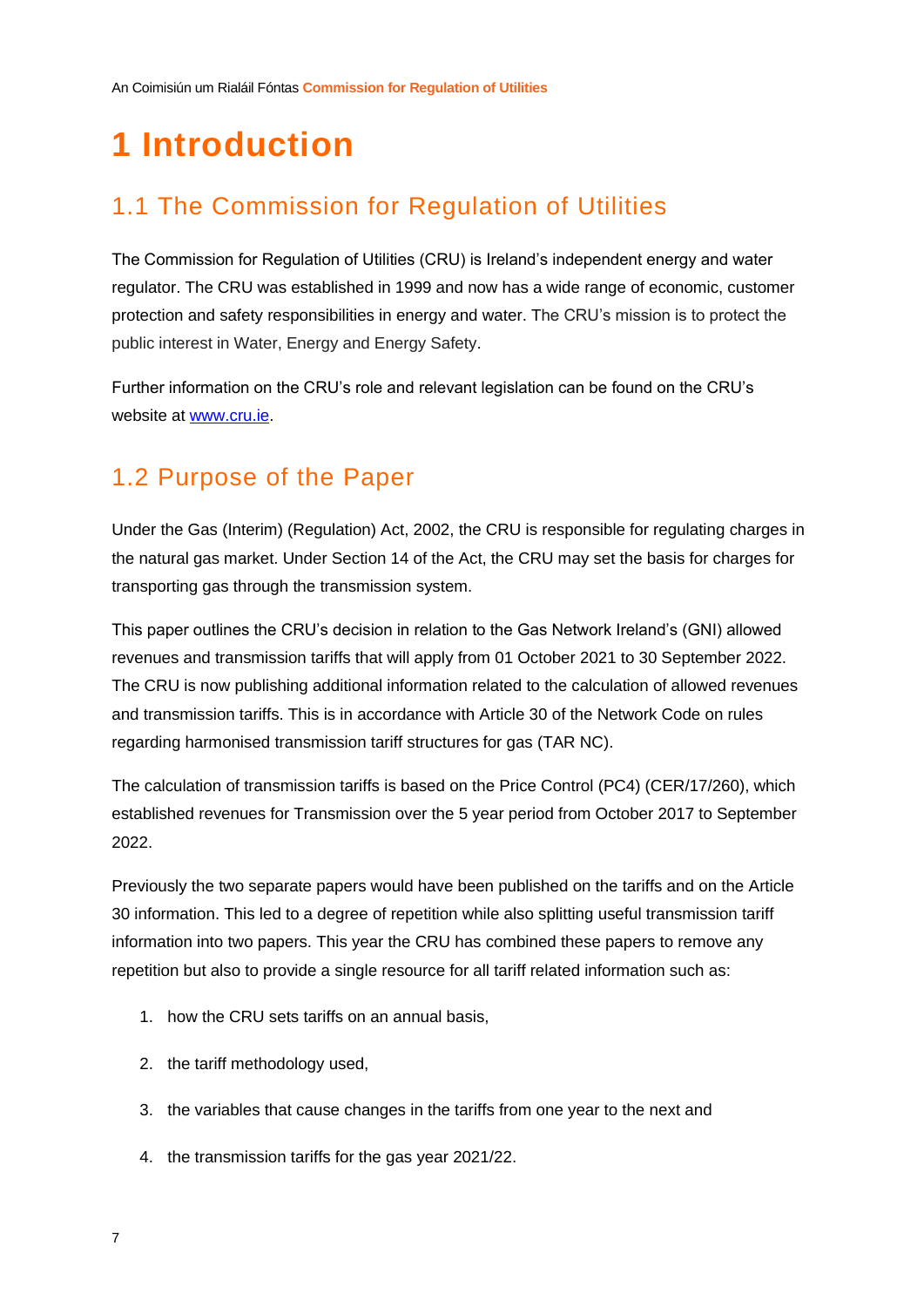The publication of this information is to provide customers with tariff related information in the most transparent and easily accessible manner.

### <span id="page-8-0"></span>1.3 Related Documents

Over the years there has been a large volume of tariff documentation published. The below provides a convenient list of some of the key transmission tariff.

- CRU Transmission Revenue Model 2021/22 [\(CRU/21/058a\)](https://www.cru.ie/document_group/copy-of-gas-networks-ireland-allowed-revenues-and-gas-transmission-tariffs/)
- CRU Corrib Linkline Model [\(CRU/21/058b\)](https://www.cru.ie/document_group/copy-of-gas-networks-ireland-allowed-revenues-and-gas-transmission-tariffs/)
- [GNI's Simplified Transmission Tariff Matrix Model](https://www.gasnetworks.ie/corporate/gas-regulation/tariffs/transmission-tariffs/simplified-tariff-model/)
- Gas Transmission Tariff Methodology Tariff Network Code Article 28 Decision 2021/22 [\(CRU/21/049\)](https://www.cru.ie/wp-content/uploads/2021/04/CRU21049-Gas-Transmission-Tariff-Methodology-Tariff-Network-Code-Article-28-Decision-Gas-year-2021.22.pdf)
- Decision on October 2017 to September 2022 Transmission Revenue for Gas Networks Ireland [\(CER/17/260\)](https://www.cru.ie/wp-content/uploads/2017/06/CER17260-PC4-CER-Transmission-Decision-Paper.pdf)
- Harmonised Transmission Tariff Methodology for Gas Decision Paper [\(CRU/19/060\)](https://www.cru.ie/wp-content/uploads/2019/06/CRU19060-Harmonised-Transmission-Tariff-Methodology-for-Gas-Decision-Paper.pdf)
- Establishing a Network Code on Harmonised Transmission Tariff Structures for Gas [\(Commission Regulation \(EU\) 2017/460\)](https://eur-lex.europa.eu/legal-content/EN/TXT/PDF/?uri=CELEX:32017R0460&from=EN)

## <span id="page-8-1"></span>1.4 Structure of the Paper

This information paper is structured as follows:

- Section 1 provides an introduction and background
- Section 2 background as to the Irish transmission system and how transmission tariffs are calculated;
- Section 3 outlines the way by which tariffs are updated and how the CRU updates allowed revenues on an annual basis;
- Section 4 provides specific information required by Article 30 of the TAR NC;
- Section 5 sets out the transmission tariffs for 2021/22; and,
- Section 6 provides a conclusion.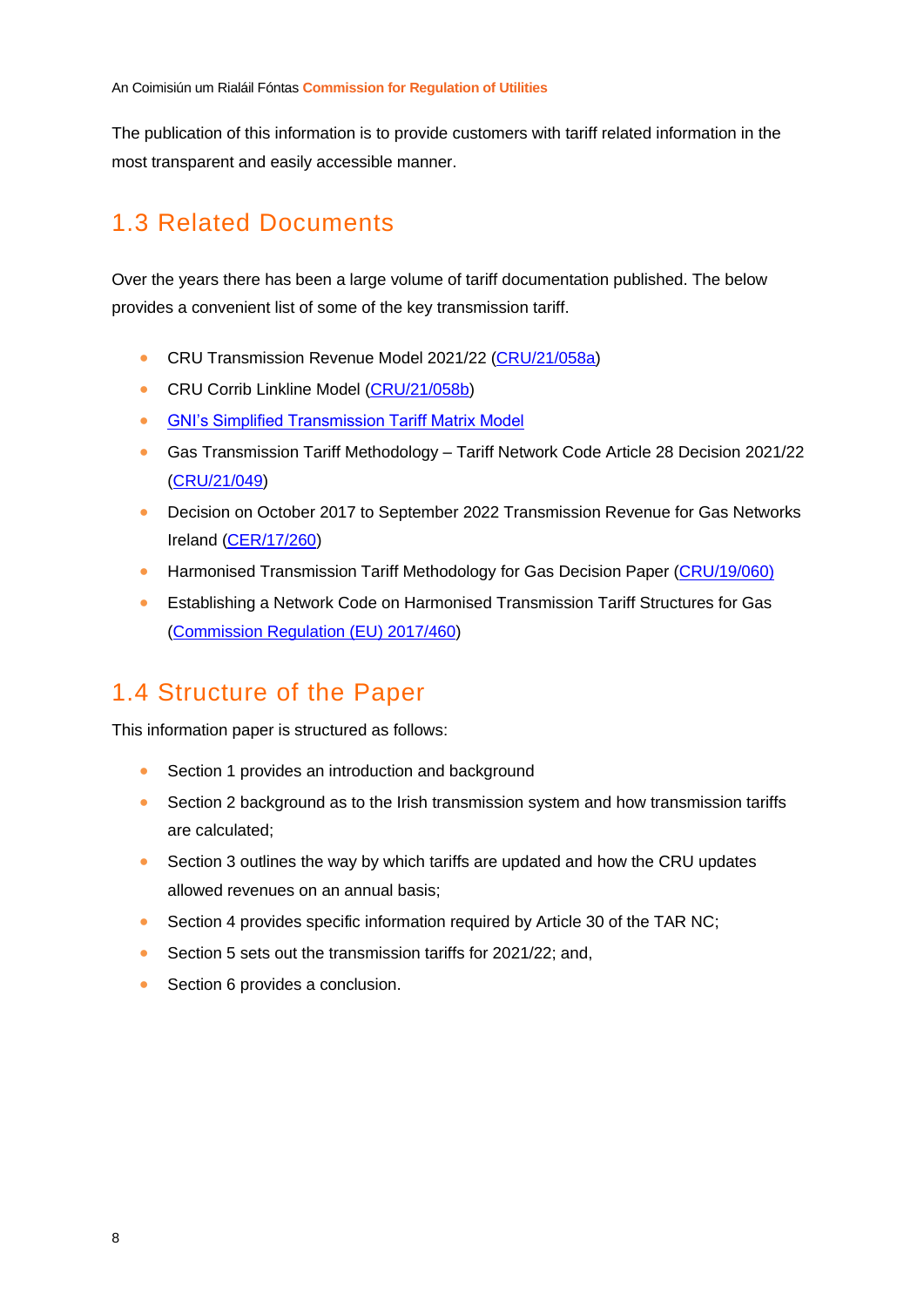## <span id="page-9-0"></span>**2 Irish Transmission Network**

## <span id="page-9-1"></span>2.1 Introduction

The gas transmission and distribution networks are a key element of the energy sector in Ireland, delivering fuel to power stations as well as serving industrial, commercial and household consumers. This section provides a summary of the key economic and technical characteristics of the Irish gas transmission system, an outline of the reference price methodology<sup>5</sup> (RPM) (Matrix methodology) and the parameters used within the Matrix methodology.

### <span id="page-9-2"></span>2.2 Irish Transmission Network

The natural gas transmission network is 2,477km in length, consisting of high-pressure steel transmission pipelines. There are both onshore and offshore pipelines. See [Figure 1](#page-10-1) for a map of the Irish gas transmission system. The offshore portion of the network consists of the two gas interconnectors (IC1 and IC2) that connect Ireland to Brighouse Bay, Scotland. There is a subsea offtake point from IC2 that supplies the Isle of Man depicted in [Figure 1.](#page-10-1)

The onshore network covers the country in a ring-shaped fashion linking Dublin, Galway, and Limerick. It also consists of several spur lines to Cork, Waterford and lower pressure local area (regional) networks in large urban centres. In addition, the Mayo-Galway pipeline connects the ring-main to the Bellanaboy terminal, Co. Mayo, where gas from the Corrib gas field enters the Irish transmission system. At the end of 2015 the Corrib entry point (known as Bellanaboy) came into operation. The Bellanaboy entry point and the Moffat interconnection point (IP) in Scotland are the only entry points in operation since flows ceased in mid-2020 from the Inch entry point for gas from the Kinsale gas fields. In addition, to the Moffat IP there is also an IP with the Northern Irish gas transmission system at Gormanston. However, no commercial gas currently flows to NI from the Irish system and this pipe is currently used for emergency support only. In the event that commercial flows to Northern Ireland (NI) did occur the Gormanston IP could also become an entry point for virtual reverse flow (VRF) from the NI system to the Irish system.

<sup>5</sup> Reference Price Methodology (RPM) is the methodology applied to the part of the transmission services revenue to be recovered from capacity-based transmission tariffs with the aim of deriving reference prices.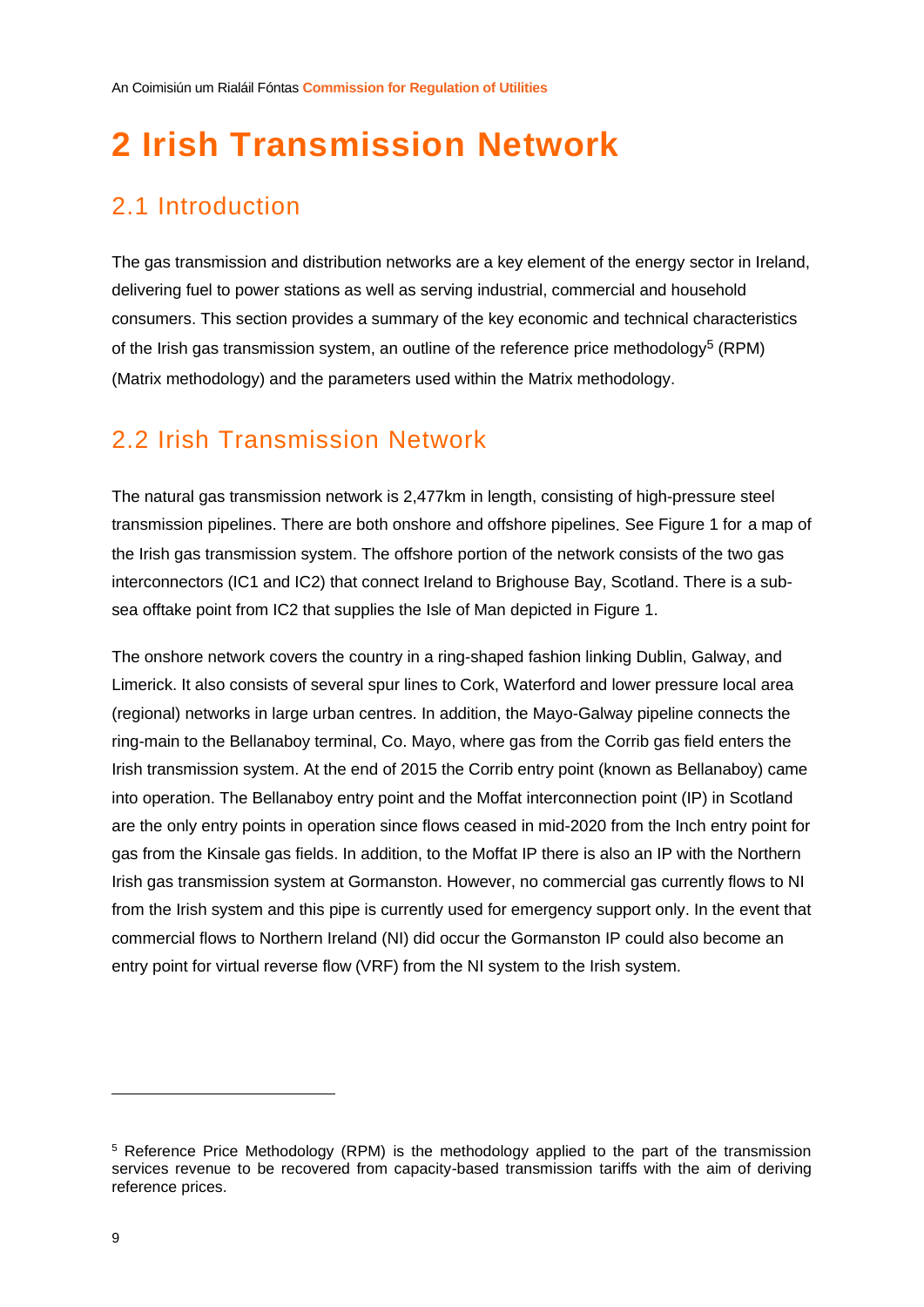

<span id="page-10-1"></span><span id="page-10-0"></span>Figure 1 Gas Network Ireland's transmission system

## 2.3 Transmission Tariff Methodology for Gas

In 2019, in line the European network code on harmonised transmission tariff structures for gas  $(TAR NC)<sup>6</sup>$ , the CRU completed a review of the methodology for calculating transmission tariffs for gas. The aim of the TAR NC was to overcome issues relating to Member States using different approaches to tariff setting for gas transmission services, which could add to the complexity of using the various transmission systems. As part of the tariff methodology review

<sup>&</sup>lt;sup>6</sup> Establishing a network code on harmonised transmission tariff structures for gas (Commission Regulation (EU) 2017/460).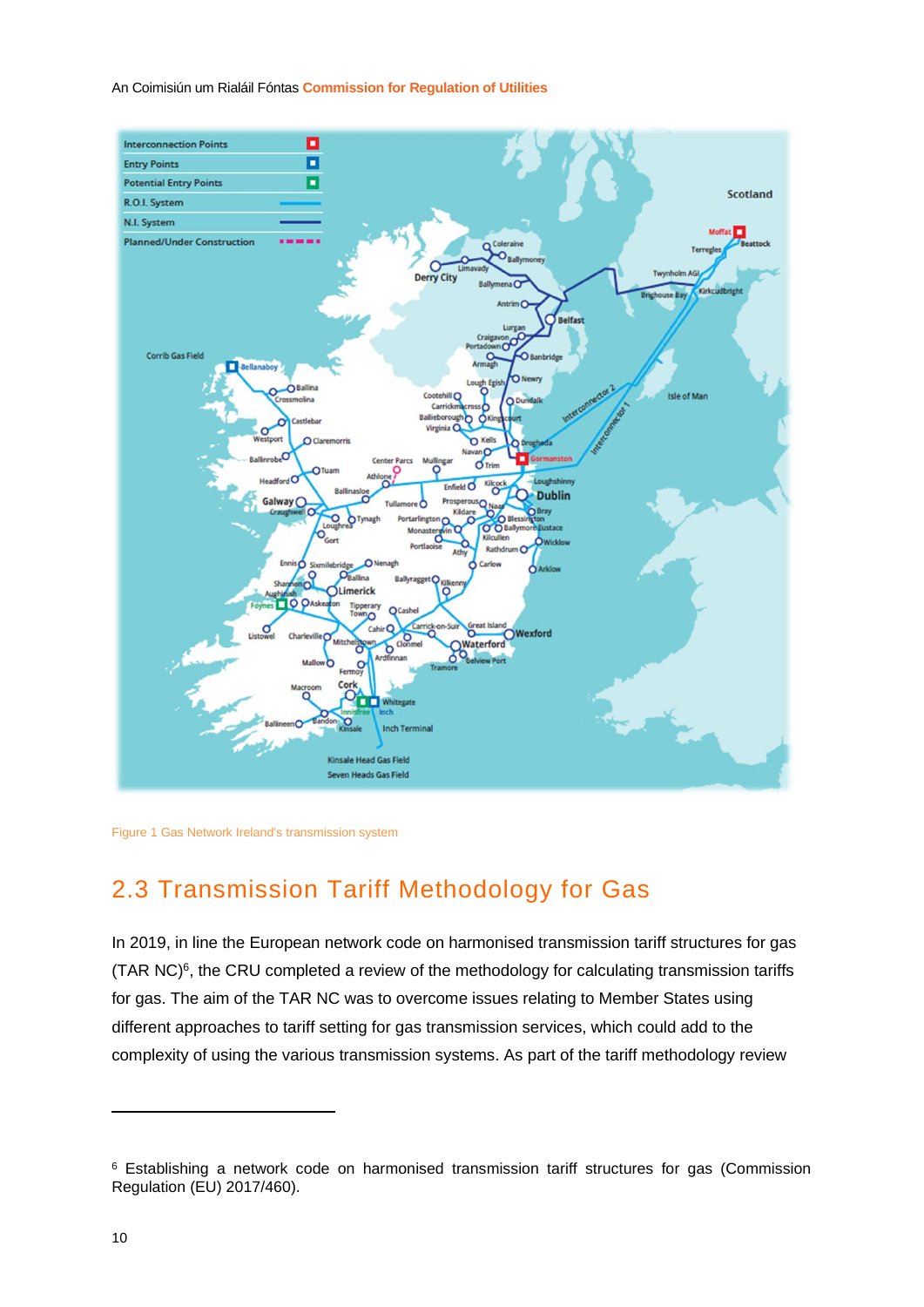<span id="page-11-1"></span>process, the CRU held a number of industry stakeholder workshops and published a consultation paper which set out key proposals and invited comments from interested parties. In June 2019, the CRU set out its decision in [CRU/19/060.](https://www.cru.ie/wp-content/uploads/2019/06/CRU19060-Harmonised-Transmission-Tariff-Methodology-for-Gas-Decision-Paper.pdf) A key component of that paper was the CRU's decision to continue to calculate transmission tariffs using a forward-looking Matrix RPM, also referred to as the Matrix model. This Matrix model was used to set the tariffs for the 2021/22 gas year. In accordance with Article 30 of the TAR NC a simplified version of this Transmission Tariff Model is available alongside this information paper at the following [link.](https://www.gasnetworks.ie/corporate/gas-regulation/tariffs/transmission-tariffs/simplified-tariff-model/) It will be updated to reflect the gas tariffs in this paper before they come into effect. Some of the key inputs to this methodology are highlighted in [Table 4.1.](#page-21-0)

### <span id="page-11-0"></span>2.4 Parameters used in the Matrix Methodology

In accordance with Art. 30 (1)(a)(i) of the TAR NC, this section includes information on parameters used in the Matrix RPM that relate to the technical characteristics of the transmission system.

The Matrix RPM is a forward-looking methodology based on long run marginal costs (LRMC). The model contains a representative network of pipelines, which is based on actual pipeline distances between entry points and exit points in Ireland. The model uses these distances and an estimate of the cost of building additional gas pipeline capacity (i.e. expansion constant) to approximate the cost of expansion between each entry and each exit point in a matrix. To determine the reference price at each of the points, a mathematical formula uses least squares to minimise the total difference between the cost of the paths and the sum of the entry and exit reference price. Following this step, the 'primary' tariffs are rescaled to recover any transmission services revenue shortfall. The same approach is applied at exit.

As noted above, the cost of expansion is calculated using expansion constants. An expansion constant provides a numerical value for the cost of expanding capacity so that one unit of gas travels over a specified distance. This is measured in €/gigawatt hour/day/kilometre (€/GWh/d/km). To determine the values of an expansion constant, actual pipeline and compressor capital and operating costs are used to forecast forward-looking costs. As the GNI system is comprised of both dry (onshore) and wet (subsea) pipelines, the CRU has calculated separate expansion constants to reflect the different costs associated with each. Both dry and wet expansion constants are comprised of pipeline costs and compression costs.

The expansion constant can be used to calculate the cost of building a pipeline (including compression) but it does not give any indication of the annual revenues that would be required to finance such an asset. In order to calculate the annual revenues an annuitisation factor is used. The annuitisation factor uses the capital costs of the assets, the cost of capital, the annual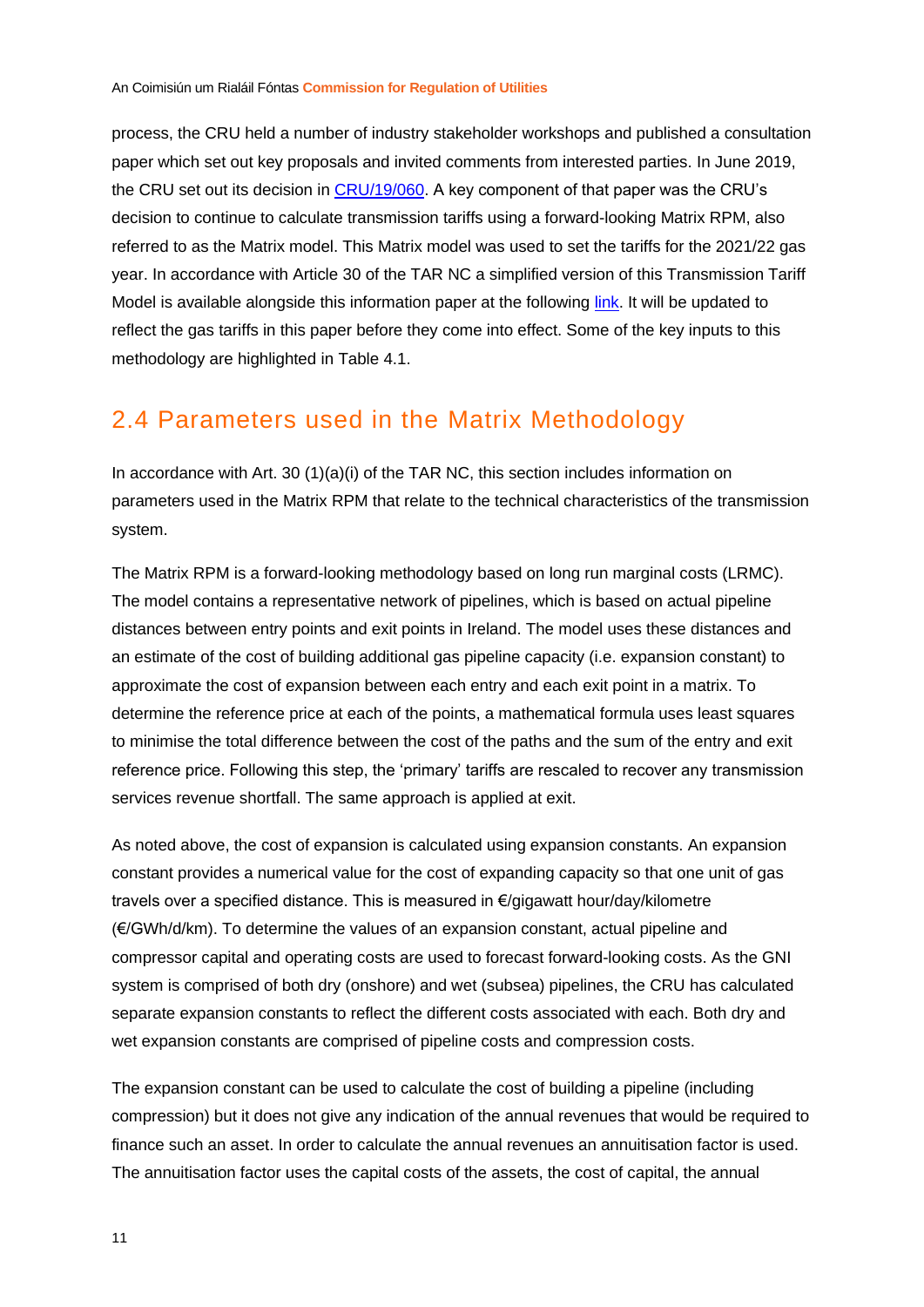depreciation and the annual operating costs to calculate the average annual payment that would be made on this asset over the lifetime of the asset.

The wet expansion constant is €8,783 GWh/d/km, and the dry is 7,810 GWh/d/km. See CRU/18/247 sections 4.7 & 4.8 for further information on expansion constants and annuitisation factors. [Table 2.1](#page-12-0) below outlines further details required under Article 30 of the TAR NC relating to the parameters used with the Matrix model.

| <b>TAR NC Article</b> | <b>Description</b>        | <b>Detail</b>                                           |
|-----------------------|---------------------------|---------------------------------------------------------|
| Art. $30(a)(i)$       | Technical capacity at     | The technical capacity at the entry points to the       |
|                       | entry and exit points     | transmission network is available on GNI's              |
|                       |                           | transparency dashboard, available at the following      |
|                       |                           | link. However, it should be noted that the technical    |
|                       |                           | capacity at entry and exit points of the transmission   |
|                       |                           | network is not a relevant variable for the purpose of   |
|                       |                           | the methodology of calculation of the transmission      |
|                       |                           | tariffs.                                                |
| Art. 30(a)(ii)        | Forecasted contracted     | The forecasted contracted capacity at the entry points  |
|                       | capacity at entry and     | and at exit is available in Table 3.3. The assumptions  |
|                       | exit points               | underlying the calculation of forecasted contracted     |
|                       |                           | capacity are detailed in Table 3.1.                     |
| Art. 30(a)(iii)       | Quantity and direction    | Demand is assumed to be met first by domestic           |
|                       | of the gas flow for entry | production (i.e. Bellanaboy), with Moffat providing the |
|                       | and exit points           | marginal source of gas. The direction of gas flow from  |
|                       |                           | entry to exit is not a variable in the Matrix RPM that  |
|                       |                           | effects the calculation of the transmission tariffs.    |
|                       |                           | However, a representation of how gas flows around       |
|                       |                           | the network is available on GNI's transparency          |
|                       |                           | dashboard, available at the following link.             |
| Art. 30(a)(iv)        | Structural                | The structural representation of the GNI's              |
|                       | representation of the     | transmission system is provided in Figure 1.            |
|                       | transmission network      |                                                         |
| Art. $30(a)(v)$       | Additional technical      | The information involved in the calculation of the      |
|                       | information related to    | expansion constants and annuitisation factor has been   |
|                       | the transmission          | provided in CRU/18/247. The files which detail the      |
|                       | system, such as length    | calculation of these parameters are available for       |
|                       | and diameter of           | download at the following link.                         |
|                       | pipelines                 |                                                         |

<span id="page-12-0"></span>Table 2.1 Parameters used in the reference price methodology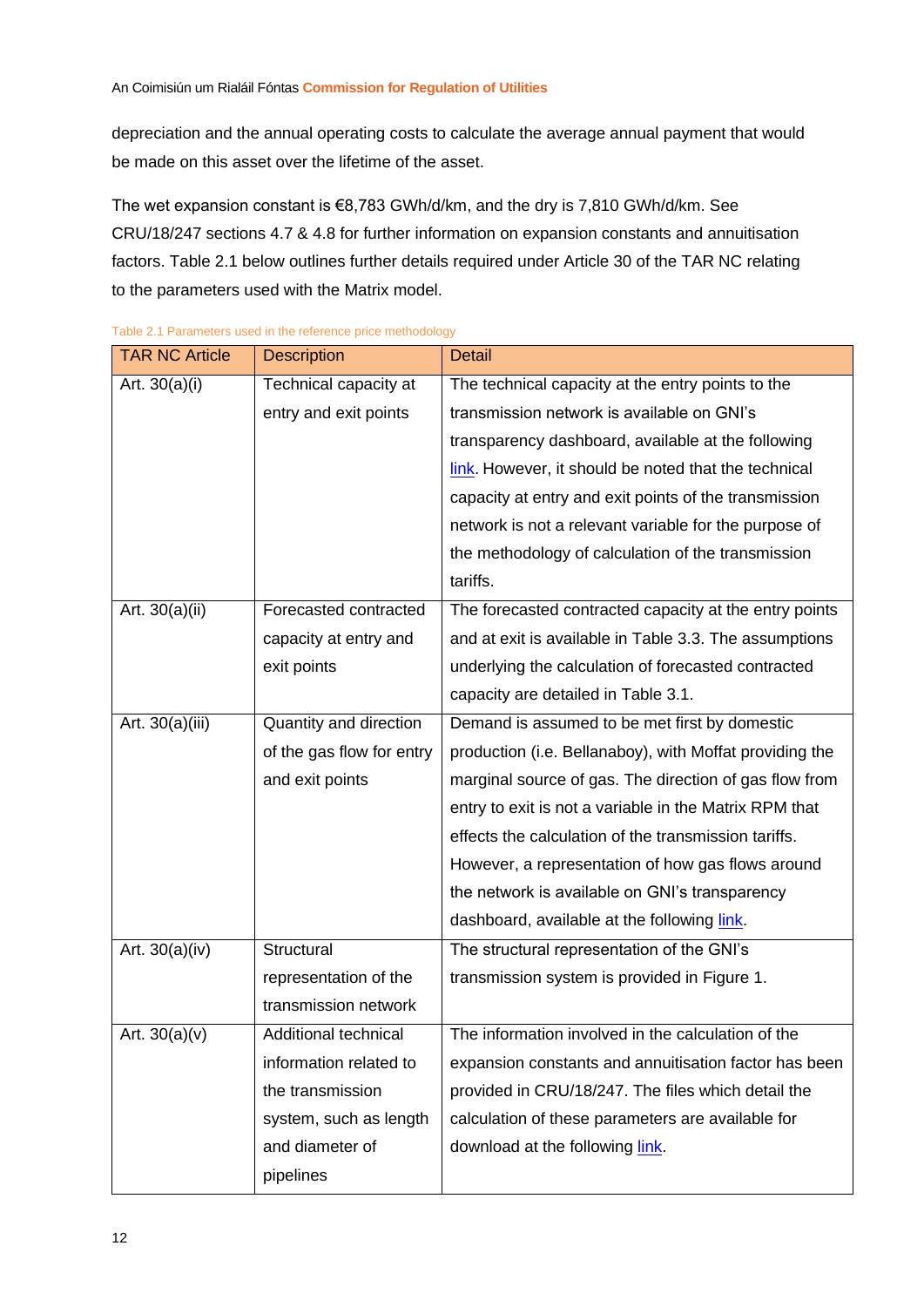## <span id="page-13-0"></span>**3 Tariff Setting Process**

## <span id="page-13-1"></span>3.1 Introduction

This section outlines how the CRU sets GNI's allowed transmission revenue every five years through a process known as a Price Control. It also details the process followed by the CRU in setting the transmission tariffs on an annual basis. By charging these tariffs, GNI recovers its allowed revenue, as approved by the CRU.

### <span id="page-13-2"></span>3.2 Price Control

The CRU's role is to protect gas customers by ensuring that GNI spends customers' money appropriately and efficiently to deliver necessary services. The CRU does this through what is called a Price Control, which is carried out every five years. The current five year period started on 01 October 2017 (PC4). A Price Control sets out the allowed revenue for the 5 year period to ensure that GNI can safely operate, maintain and invest in the network effectively.

The transmission business's allowed revenue is made up of three parts:

- i. Revenue to cover the transmission business's operational costs;
- ii. A return on capital on the transmission business's assets; and,
- iii. Revenue to cover depreciation of the transmission business's assets.

In August 2017, the CRU published its decision paper (CER/17/260) on the allowed revenue that GNI's transmission business may recover over the Price Control period from 01 October 2017 to 30 September 2022. That decision allowed €924m to be recovered for transmission over the 5 year period.

GNI as the transmission network operator, then recovers this allowed revenue on an annual basis through network tariffs which are set by the CRU. Network tariffs are charged to gas suppliers who may choose to pass them on to their customers.

### <span id="page-13-3"></span>3.3 Annual tariff setting process

As part of the annual tariff setting process, the CRU analyses any additional revenue requests from GNI (pass-through costs and extra-over items), over/under recoveries in the previous years and updated demand projections. These items are now discussed.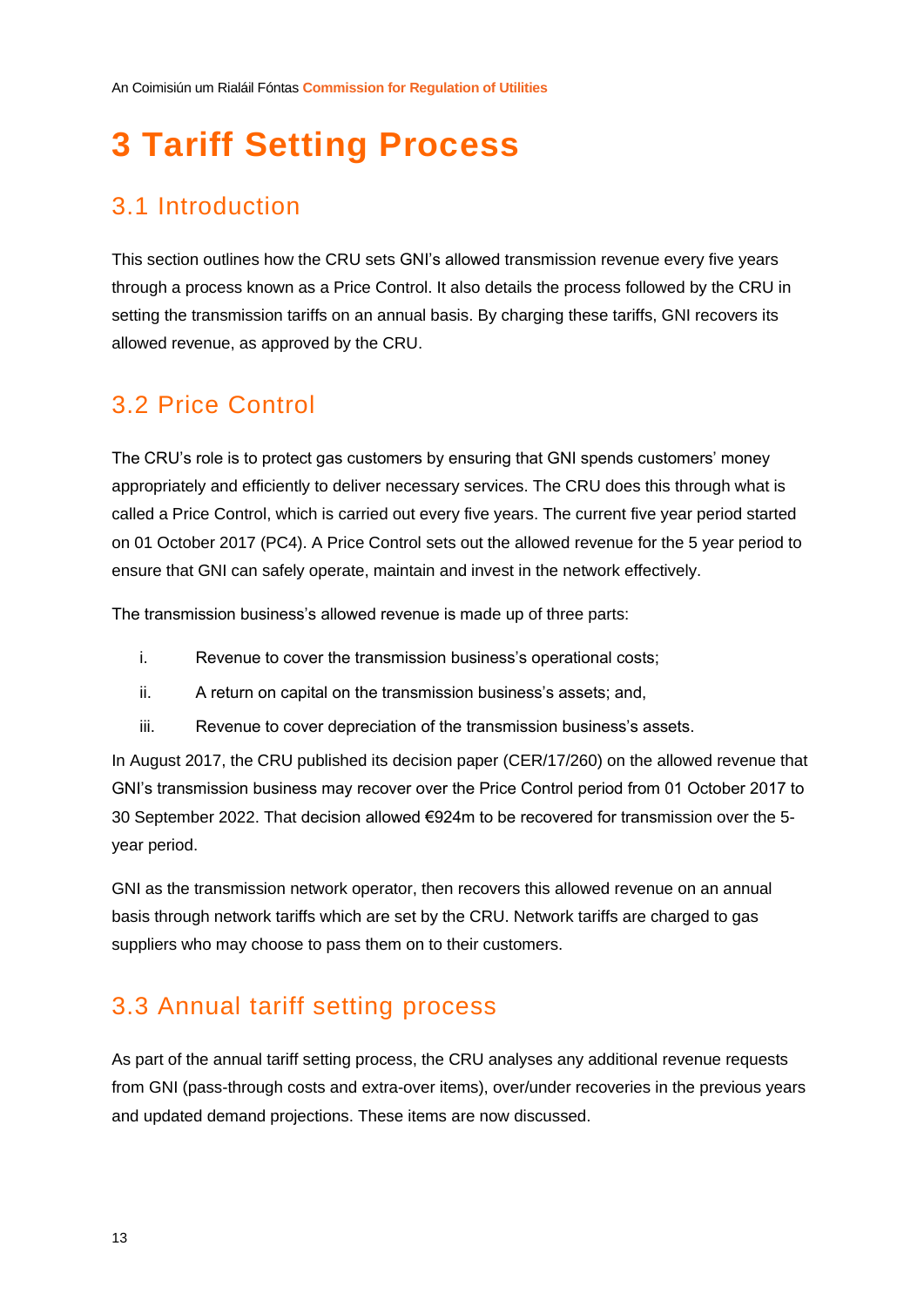#### <span id="page-14-2"></span><span id="page-14-0"></span>**3.3.1 Pass-through costs and extra-over items**

Each year GNI send a tariff submission to the CRU. This submission includes requests for additional revenues which are considered either pass-through costs or extra-over items. Passthroughs are cost items that GNI has no control over or limited control over. Extra-over items are generally new capex or opex work items that could not have been reasonably foreseen at the time the Price Control was set.

<span id="page-14-3"></span>Following review for efficiency, the CRU has decided to allow GNI an additional €20.0m for passthrough costs. This includes an additional allowance for a 'typical' pass-through cost item, in this case €3.31m for CO<sub>2</sub>, €110k for the CRU levy, €43k for safety initiatives, and -€760k for rates. In addition, the CRU has provided an allowance for an extra-over item, i.e. €17.3m for shrinkage<sup>7</sup>.

As was the case for gas year 2020/21, the CRU decided to treat the expenditure associated with shrinkage as a pass-through cost so that any costs not spent can be recovered as part of the kfactor.<sup>8</sup> For this reason, it is included in the  $\epsilon$ 20.0m pass-through cost allowance. GNI did not seek any other transmission extra-over items for 2021/22. The substantial additional allowances for  $CO<sub>2</sub>$  and shrinkage are a result of the increases in the cost of purchasing  $CO<sub>2</sub>$  allowances and the commodity cost of natural gas, respectively.

#### <span id="page-14-1"></span>**3.3.2 Correction Factor (or k-factor)**

As transmission tariffs are calculated in advance, the CRU must use forecast data i.e. forecast inflation, revenues and pass-through costs. However, once actuals are available, we carry out an adjustment to take those into account. This is called a Correction Factor or k-factor adjustment. The k-factor is for 2 years previous as that is when the actual data is available i.e. when setting the tariffs for 2021/22 the CRU closes out the year 2019/20. Having reviewed the actual data for 2019/20, it has been determined that GNI has over recovered for that gas year. The over recovery is €1.95 million. This money will be returned to the customer, with interest, through the k-factor mechanism previously mentioned. The formula for the k-factor is set out in CER/03/170. There are two key rules to the k-factor. These rules are in place to ensure that tariffs are stable and to ensure that volatility is avoided. The rules are as follows:

<sup>&</sup>lt;sup>7</sup> Shrinkage gas includes own use gas (OUG), which is gas used to operate the network and unaccounted for gas (UAG) (e.g. gas losses). Previously, the transmission business' shrinkage costs were not included in the allowed revenue and were therefore not recovered through tariffs. Instead GNI billed these costs to gas shippers directly on a monthly basis, based on their throughput. However, as part of the CRU's tariff network code decision (CRU/19/060), it was decided that from 2020/21 onwards, shrinkage should be included in the allowed revenue. As this is not a new cost, it does not increase overall the costs faced by shippers or end customers.

<sup>&</sup>lt;sup>8</sup> The CRU will review whether shrinkage should continue to be treated as a pass-through cost as part of its Price Control 5 decision.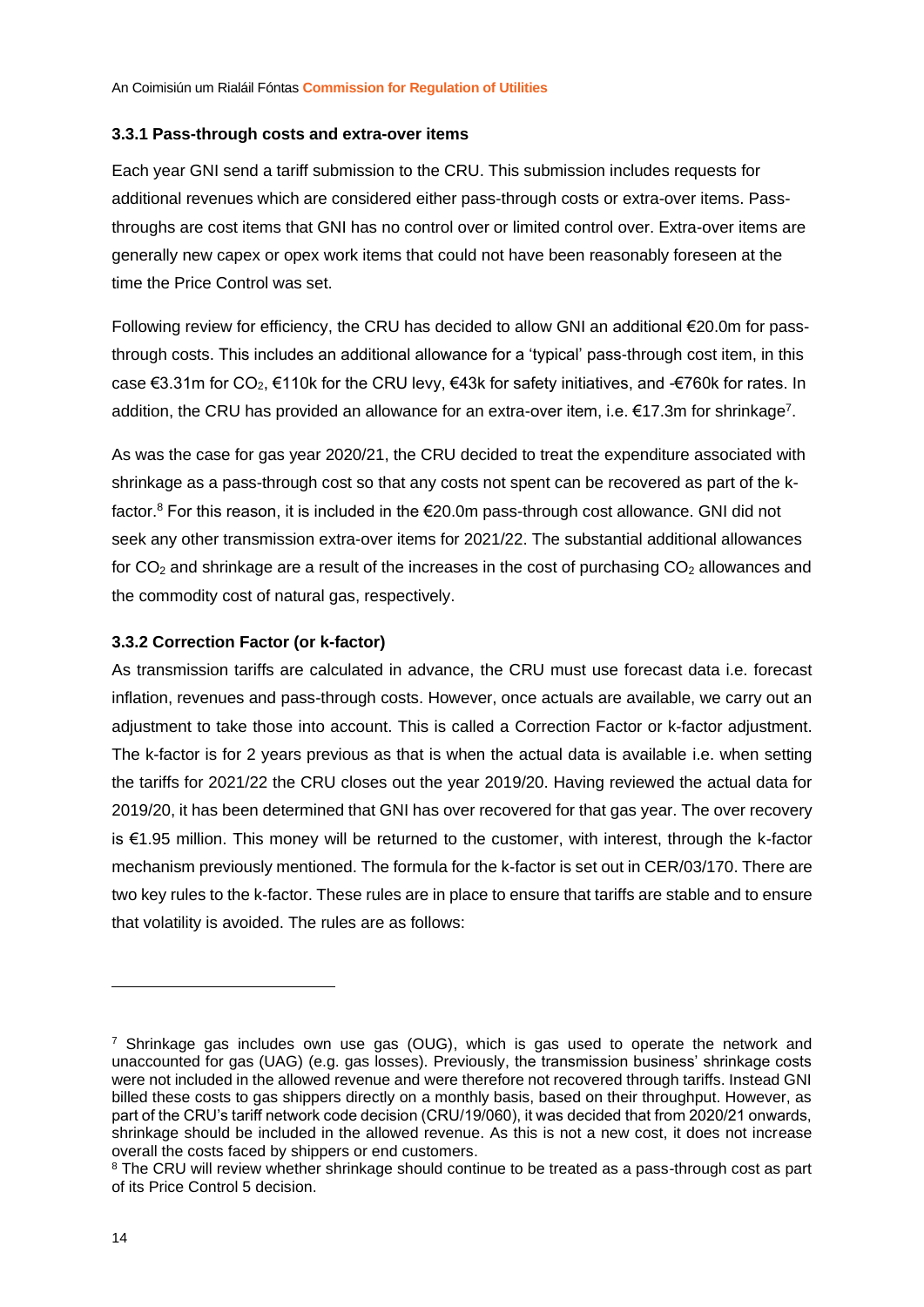**Rule 1**. Any over-recovery up to 105% of allowed revenues is returned in the following gas year (e.g. any 2019/20 k-factor >105% is returned in gas year 2022/23 not gas year 2021/22). This is to ensure that the tariffs are stable and that volatility is avoided.

**Rule 2**. Any over- or under-recovery of revenue attracts an interest rate of Euribor (interbank lending rate) +2% and any over-recovery in excess of 103% of revenue attracts an interest rate of Euribor +4% (e.g. any 2019/20 k-factor >100% & <103% is returned at Euribor +2% and any 2019/20 k-factor >103% & <105% is returned at Euribor  $+4\%)$ <sup>9</sup>. This is to incentivise GNI to make accurate forecasts of demand and new customer connections.

As per rule 1 above, any over-recovery in excess of 105% of allowed revenues is to be returned in the following gas year. In this context, there was an over-recovery in excess of the 105% rule in 2018/19 and 2017/18, and some of this money (€11.45m in total) is still to be returned to customers.<sup>10</sup> As the 105% rule limit was not reached by the 2019/20 k-factor ( $\epsilon$ 1.95m), there is scope for this remaining k-factor revenue (€11.45m) to be returned to customers. In accordance with the 105% rule the CRU has returned the maximum amount to customers in gas year 2021/22 while still applying the 105% rule. This results in an additional €6.8m (in addition to the €1.95m) to be returned to customers, resulting in a total k-factor of €8.8m (105% limit). When interest is applied, this results in a total giveback to customers of €9.7m.

The resulting position is that  $64.64m^{11}$  (not including interest) is still to be credited to gas customer's next year.

The CRU considered crediting the  $\epsilon$ 4.64m to customers for gas year 2021/22. However, on balance, this was not considered in the customer's best interest. The €4.64m due to be credited next year will assist in offsetting some upward cost pressures that may arise when closing out gas year 2020/21 next year, such as increased  $CO<sub>2</sub>$  and gas costs.

In addition to the above k-factor, c.€4m is being accrued to customers in each year of PC4 as part of the CRU's decision to spread out a 2016/17 over-recovery evenly across each year of PC<sub>4</sub>

#### <span id="page-15-0"></span>**3.3.3 Demand Projections**

In addition to information relating to expenditure, demand projections are also estimated through the Price Control process for each of the five years of the Price Control period. As part of the

<sup>9</sup> As per rule 1 any 2019/20 k-factor >105% is credited the following year, with Euribor +4% applied for both years.

<sup>10</sup> This was noted in Section 3.3.2 of CRU/20/097.

<sup>11</sup> €11.45m - €6.8m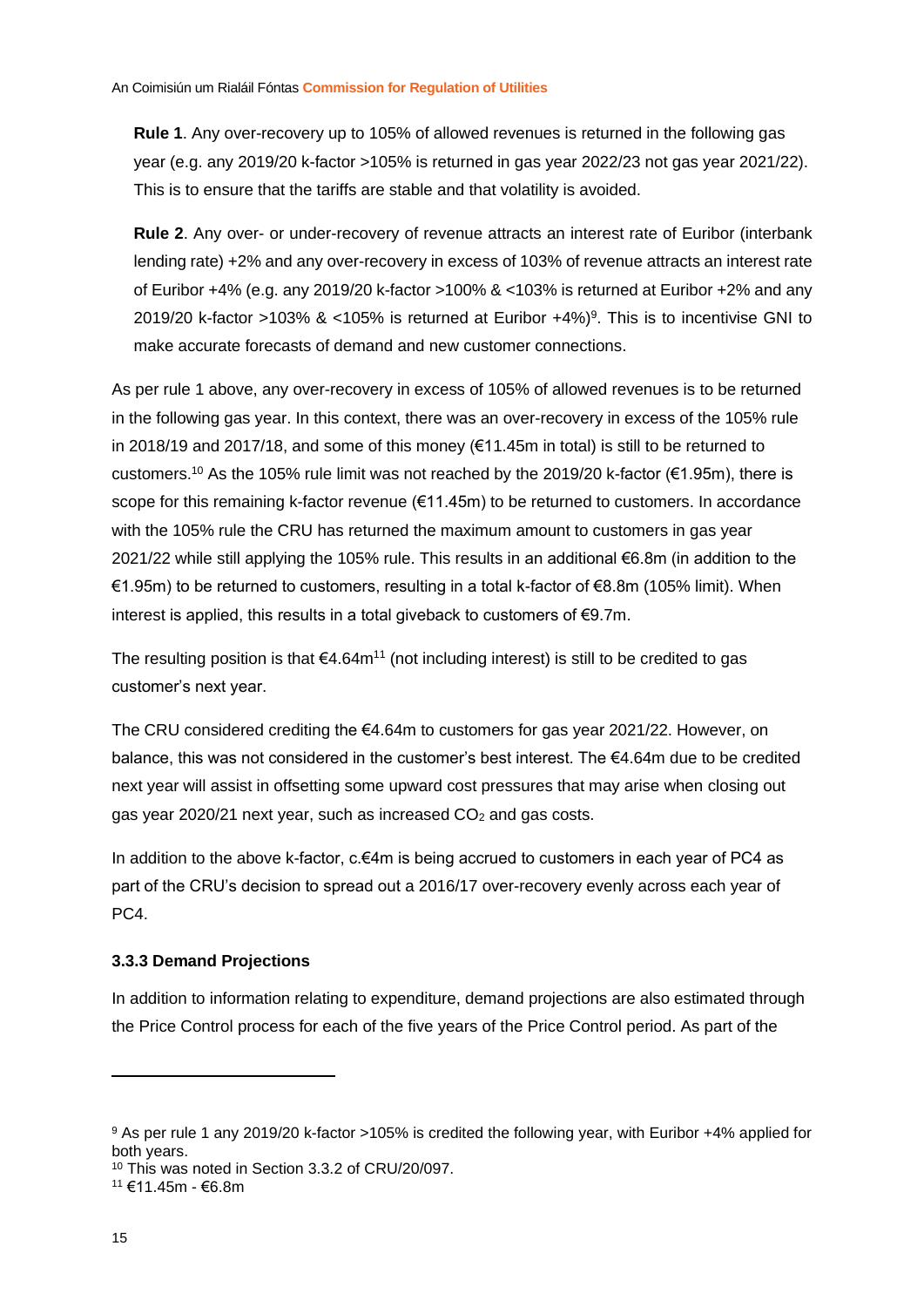<span id="page-16-1"></span>annual tariff setting process GNI submits updated demand figures which take into consideration the latest forecasts. These are reviewed and are used in setting the transmission tariffs.

In order to establish demand forecasts for 2021/22, GNI has analysed recent trends and then applied these learnings to the elements it typically draws from to forecast gas demand for the coming gas year. When Covid-19 restrictions were put in place, there was a significant fall in gas demand in certain customer categories, particularly in the non-daily metered (NDM) industrial & commercial sector. However, since then, demand has begun to recover and is broadly in line with expectations with seasonal demand.

#### *3.3.3.1 Assumptions*

The forecast demands for 2021/22 are based on the assumptions outlined in Table 3.1. These assumptions influence the demands forecasted at the Entry Points to the transmission system and at the Exit from the transmission system.

| <b>Assumption</b>          | <b>Description</b>                                                              |
|----------------------------|---------------------------------------------------------------------------------|
| <b>Weighted Annualised</b> | It is anticipated that shippers will continue to optimise their capacity        |
| Capacity Bookings          | bookings via a mixture of annual and short-term capacity products.              |
|                            | This applies to the Large Daily Metered (LDM) and Daily Metered (DM)            |
|                            | sectors <sup>12</sup> . Short-term capacity forecasts are weighted depending on |
|                            | the month when the booking is expected to arise. For example, if you            |
|                            | buy a short-term capacity product in August it is cheaper than buying a         |
|                            | short-term capacity product in February. This is due to a lower                 |
|                            | multiplier being applied. These multipliers are set out in Section 5.3.         |
|                            | The value of these capacity products is converted into an annual                |
|                            | value. In this way the forecast bookings are "annualised". <sup>13</sup>        |
| Power generation           | GNI's demand assumptions are based on Eirgrid's 2020-2029                       |
|                            | Generation Capacity Statement (GCS) published in August 2020.                   |
|                            | Power demand is based on Eirgrid's Median Electricity Demand                    |
|                            | scenario. Adjustment applied to 2021/22 electricity forecast based on           |
|                            | differences between forecast and actual electricity demand to date.             |
|                            | The Power sector is expected to increase demand relative to the                 |

#### <span id="page-16-0"></span>Table 3.1: Demand assumptions

<sup>&</sup>lt;sup>12</sup> The customer category classifications for LDM. DM and NDM are set out in the GNI Code of [Operations](https://www.gasnetworks.ie/corporate/gas-regulation/service-for-suppliers/code-of-operations/Gas-Networks-Ireland-Consolidated-Code-of-Operations-V5.02-April-2018.pdf) under Part F, Section 2 Classification.

 $\frac{13}{13}$  An example of how capacity forecasts were annualised is shown in the 2014/15 Transmission Tariffs decision paper [\(CER/14/140\)](https://www.cru.ie/wp-content/uploads/2014/07/CER14140-Decision-on-BGN-Allowed-Revenies-and-Gas-Transmission-Tariffs-for-2014-15.pdf).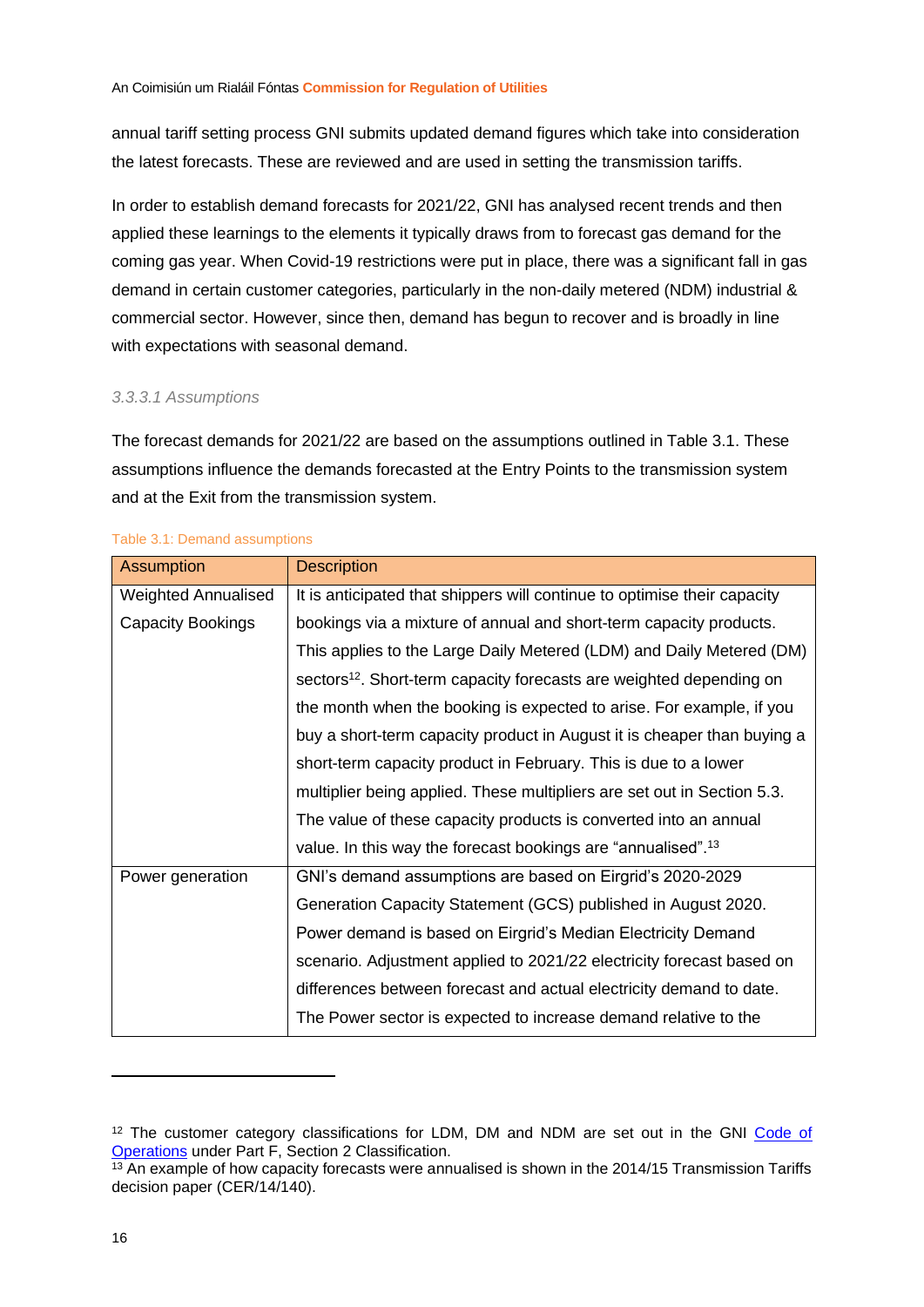| <b>Assumption</b>   | <b>Description</b>                                                     |
|---------------------|------------------------------------------------------------------------|
|                     | 2020/21 demands due to overall growth in the electricity sector.       |
|                     | However, due to decreased booking of daily capacity, the overall       |
|                     | annualised capacity bookings are lower.                                |
| Daily Metered (DM)  | The LDM & DM sector is expected to increase its level of capacity      |
| Industrial &        | bookings relative to the 2020/21 tariff demands. This reflects recent  |
| Commercial (I/C)    | increased demand in the sector and strong GDP growth forecasts         |
|                     | (4.67% for gas year 2021/22).                                          |
| Non-Daily Metered   | The NDM sector capacity booking is derived by the Annual Quantity      |
| (NDM)               | (AQ) and Supply Point Capacity (SPC) setting process in GNI, and       |
|                     | there is a requirement on this sector to book a peak day (1 in 50)     |
|                     | requirement at the Exit.                                               |
|                     | The 1 in 50 has increased in 2021/22 relative to the 2020/21 tariff    |
|                     | demands.                                                               |
| <b>Entry Points</b> | Updated production profiles provided by the producers at Corrib have   |
|                     | been utilised. Corrib Production has now come off peak and as a result |
|                     | capacity booking have decreased at Bellanaboy, resulting in increased  |
|                     | capacity bookings at Moffat, which provides the marginal source of     |
|                     | gas.                                                                   |

#### *3.3.3.2 Demand forecasts*

[Table 3.2](#page-17-0) and [Table 3.3](#page-18-0) below present GNI's transmission network demand forecasts for gas year 2021/22. For context, these forecasts are presented alongside GNI's actual demands for 2019/20, the 2020/21 forecast for tariff setting and GNI's most up to date forecast for 2020/21. Highlighting the forecast demands for the upcoming gas year, against the demands forecast when setting the tariffs last year is particularly useful, as higher/lower demand relative to last year will lead to upward/downward pressure for the upcoming gas year.

| Demand             | 19/20  | 20/21    | 20/21    | 21/22    | Variation | <b>Variation</b> | Variation |
|--------------------|--------|----------|----------|----------|-----------|------------------|-----------|
|                    | actual | tariff   | updated  | demand   | vs 19/20  | vs 20/21         | vs 20/21  |
|                    | demand | forecast | forecast | forecast |           | tariff           | update    |
| Entry<br>Commodity | 59.927 | 57,202   | 58,410   | 61,335   | 2%        | 7%               | 5%        |
| Exit<br>Commodity  | 58,467 | 55,869   | 56,346   | 59,904   | 2%        | 7%               | 6%        |

#### <span id="page-17-0"></span>Table 3.2: Transmission commodity demand forecast summary - MWh

Note: The Exit Commodity total is lower than the Entry Commodity total primarily due to the Isle of Man offtake, which is not included in the Exit total.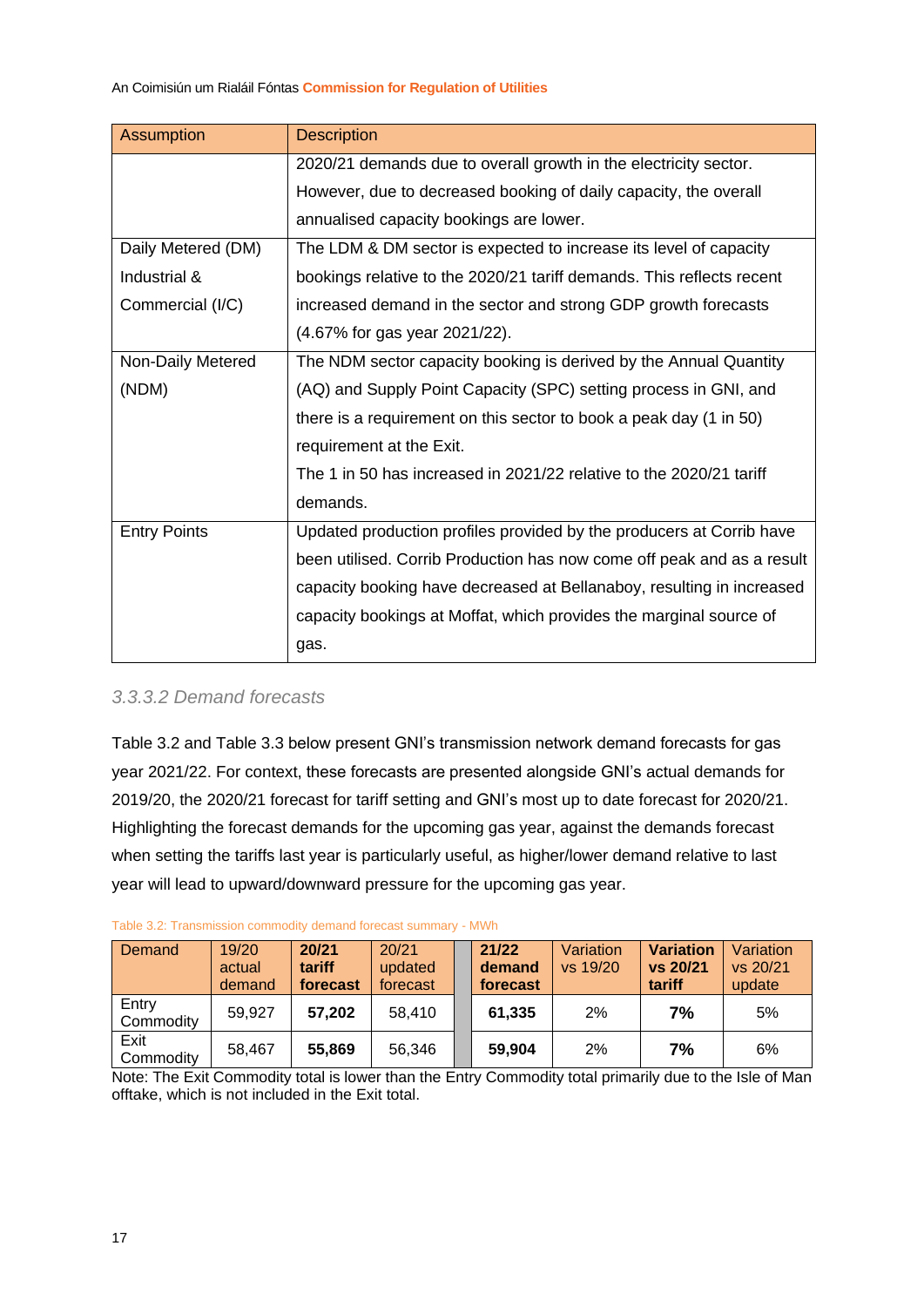|                                             | 19/20<br>actual<br>demand | 20/21<br>tariff<br>forecast | 20/21<br>updated<br>forecast | 21/22<br>demand<br>forecast | Variation<br>vs 19/20 | <b>Variation</b><br>vs 20/21<br>tariff | Variation<br>vs 20/21<br>update |
|---------------------------------------------|---------------------------|-----------------------------|------------------------------|-----------------------------|-----------------------|----------------------------------------|---------------------------------|
| Bellanaboy<br>Entry                         | 65,114                    | 58,646                      | 55,902                       | 44,705                      | $-31%$                | $-24%$                                 | $-20%$                          |
| Moffat<br>Entry                             | 145,137                   | 161,390                     | 167,123                      | 183,316                     | 26%                   | 14%                                    | 10%                             |
| WA <sup>14</sup> Total<br>Entry<br>Capacity | 216,786                   | 220,061                     | 223,025                      | 228,059                     | 5%                    | 4%                                     | 2%                              |
| <b>WA Total</b><br>Exit<br>Capacity         | 281,752                   | 291,425                     | 281,717                      | 282,171                     | 0%                    | $-3%$                                  | 0%                              |

<span id="page-18-0"></span>

| Table 3.3: Transmission capacity demand forecast summary - MWh |  |  |  |  |
|----------------------------------------------------------------|--|--|--|--|
|----------------------------------------------------------------|--|--|--|--|

Note: The Entry Capacity is lower than the Exit Commodity as NDM customers are required to book for 1 in 50 at Exit.

For the forthcoming year, transmission commodity forecasts are 2% higher (entry and exit) than the actual (outturn) commodity demand for 2019/20 and 7% (entry) and 7% (exit) higher than the 2020/21 commodity forecast for tariff setting. The increase in commodity demand is mostly driven by increases in gas demand in the power generation and daily metered (DM) industrial/commercial (I/C) sector. The increase in power generation demand reflects the increase in electricity demand, while the increase in DM I&C demand reflects strong performance in the technology and pharmaceutical sectors and strong GDP growth forecasts.

In terms of capacity, GNI's forecasted weighted annualised (WA) Exit capacity demand for 2021/22 is similar to the outturn for 2019/20 and 3% lower than the 2020/21 capacity forecast for tariff setting. Although there is increased commodity demand in the power generation sector, this is not reflected in WA capacity bookings relative to 2020/21 tariff setting, due to decreased booking of daily capacity by this sector, which has been observed in gas year 2020/21. The decrease in WA capacity demand at Exit puts some upward pressure on Exit tariffs.

GNI's forecasted weighted annualised Entry capacity is 5% higher than the outturn for 2019/20 and 2% higher than the 2020/21 capacity forecast for tariff setting. The increase in capacity forecasts at Entry reflects the overall trend of increasing gas commodity demand. However, unlike the Exit capacity forecast, this trend is not offset by a decrease in daily capacity bookings. This may be reasonably associated with the availability of secondary capacity trading at Entry, which provides more options to adjust capacity bookings than for Exit. In terms of the source of supply, Entry supply continues to move to the more expensive Moffat Entry point as Corrib production declines, resulting in greater revenue recovery by GNI. GNI's forecasted weighted

<sup>&</sup>lt;sup>14</sup> WA stands for weighted annualised. Shorter-term bookings, which can occur at different times of year (different costs) are adjusted for representation as an equivalent annual amount so that the overall demand can be compared more easily across years.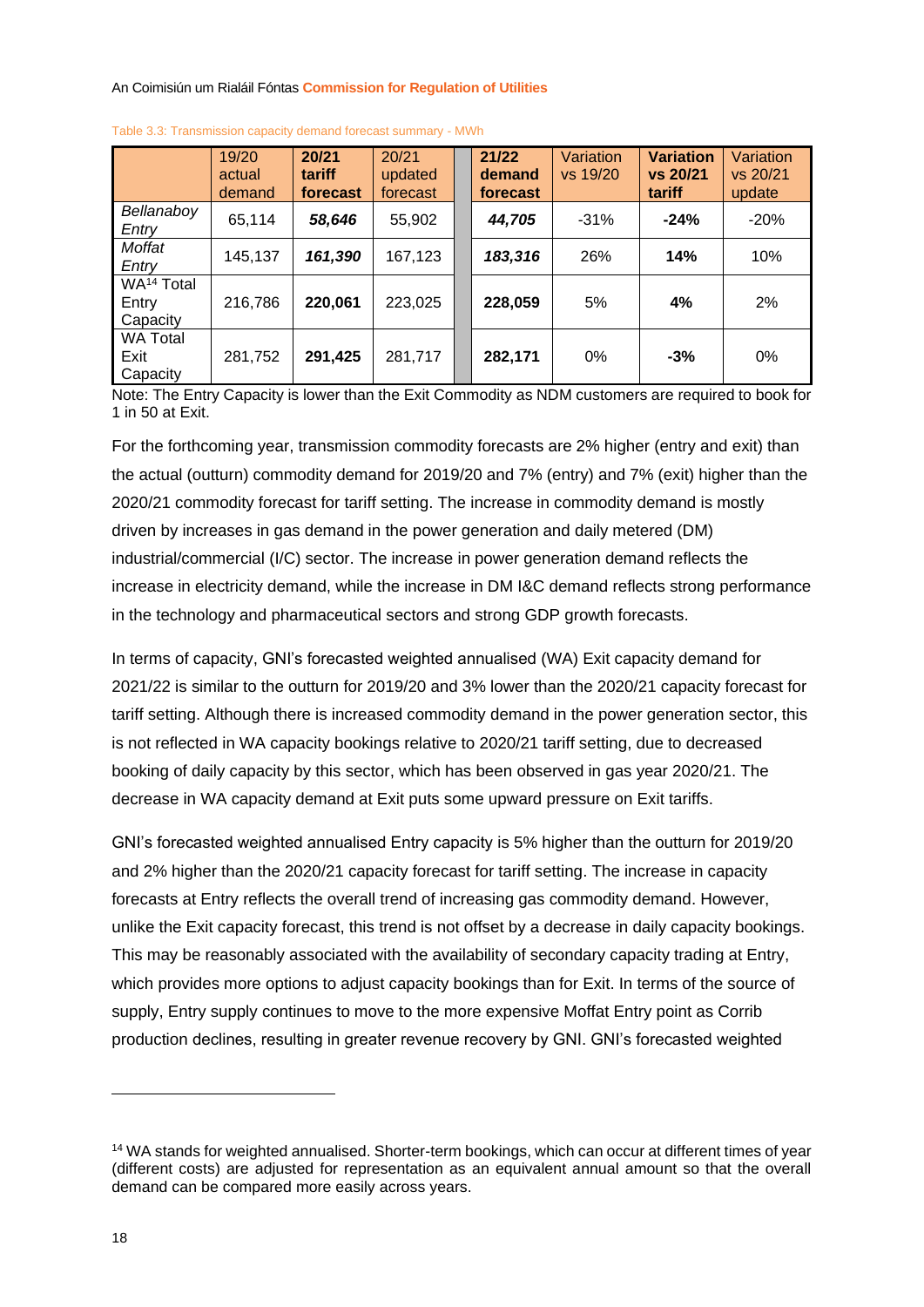annualised Entry capacity at Moffat is 26% higher than the outturn for 2019/20 and 14% higher than the 2020/21 capacity forecast for tariff setting. The increase in WA capacity demand at Entry puts some downward pressure on Entry tariffs.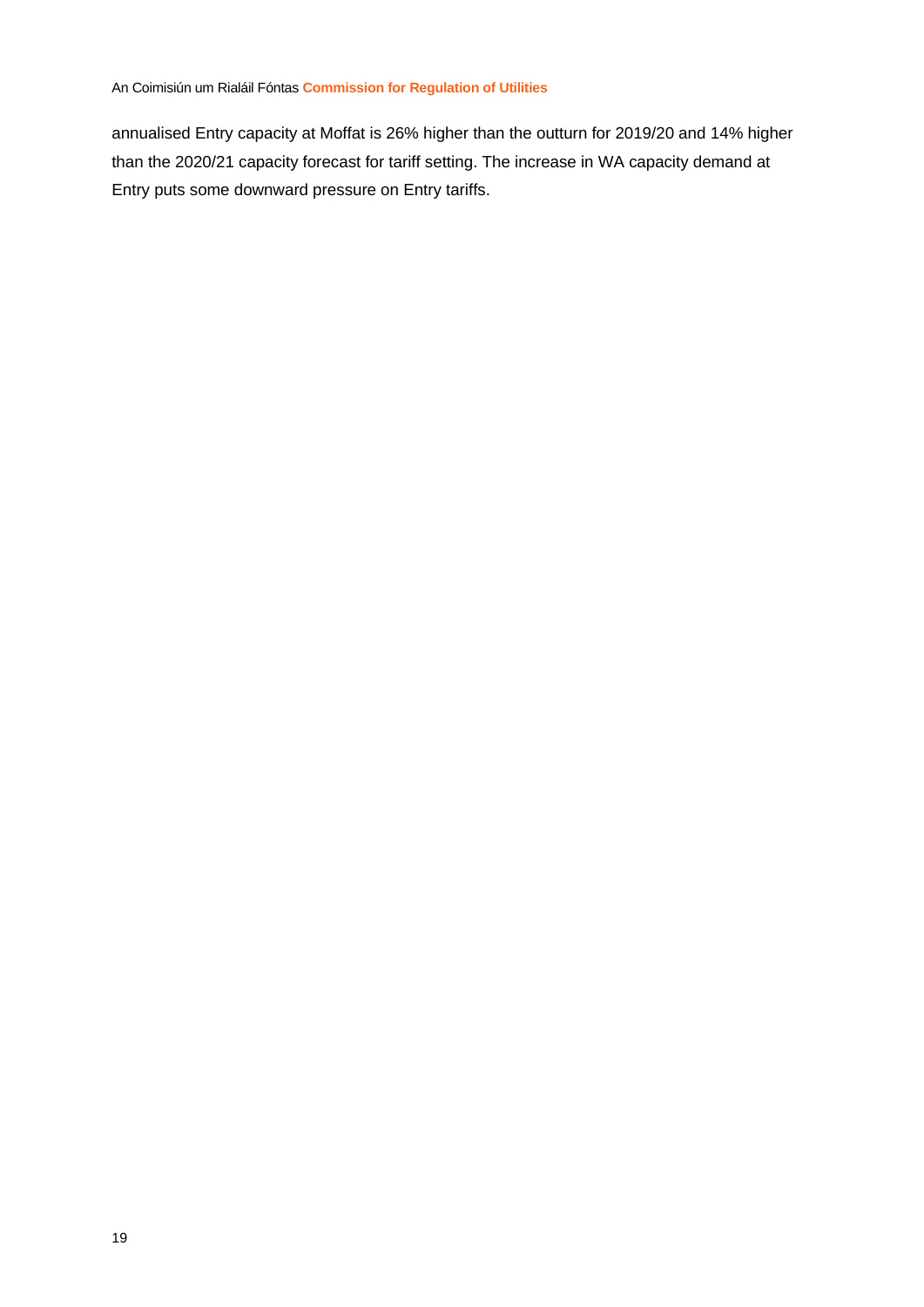## <span id="page-20-0"></span>**4 TAR NC Article 30 information**

Article 30 of the TAR NC requires certain tariff information to be published ahead of the upcoming tariff period (i.e. gas year 01 October 2021 – 30 September 2022). This includes detail on elements of the CRU's allowed revenue methodology, GNI's Matrix Model, and other additional information all of which is used either directly or indirectly to calculate GNI's allowed revenue and the transmission tariffs for the 2021/22 gas year. [Table 4.1](#page-21-0) sets out this information. For further details, please refer to Article 30 of the TAR NC.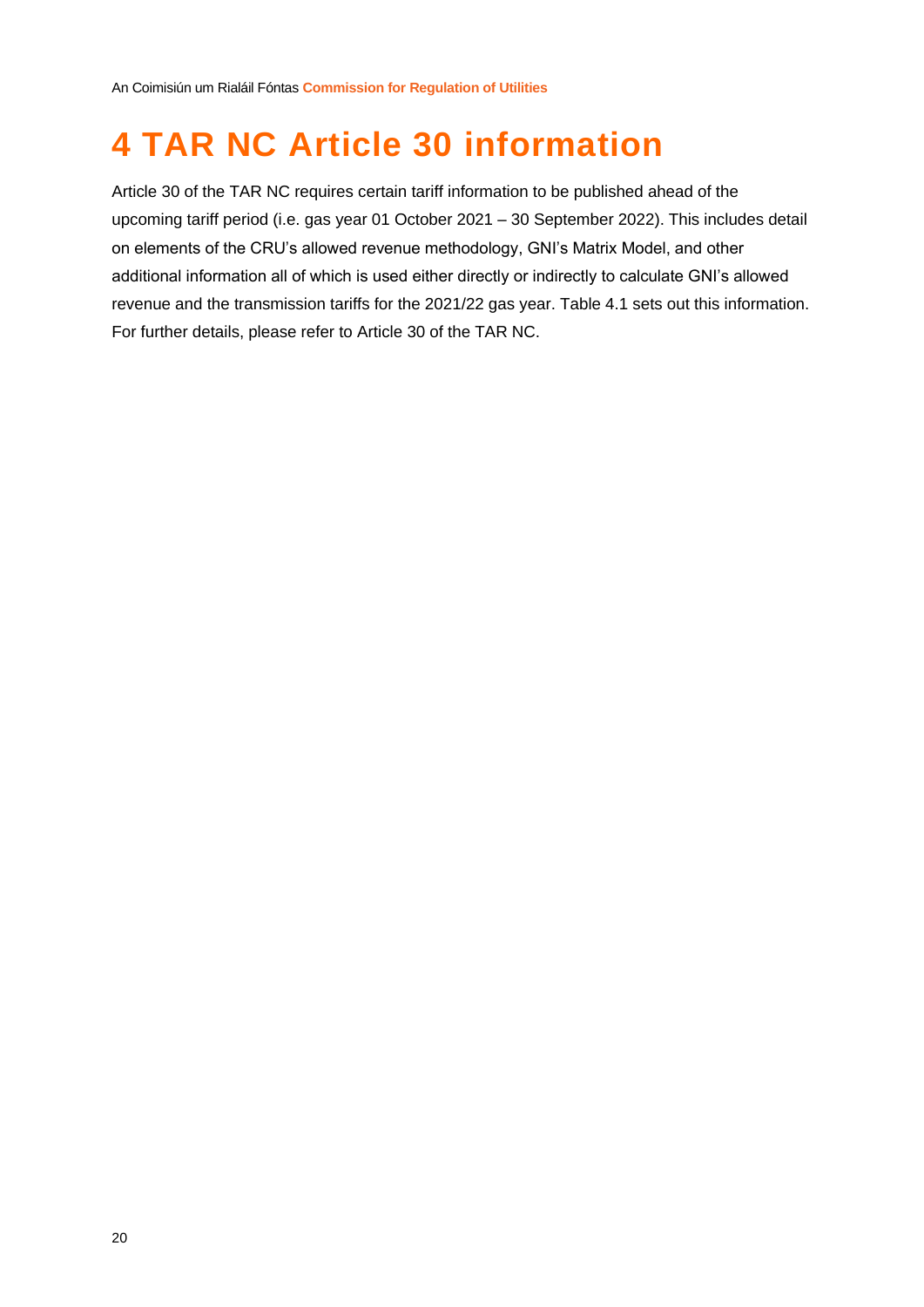#### Table 4.1: Information on TSO Revenue - Revenue level

| <b>TAR NC Article</b>  | <b>Description</b>                  | Period      | <b>Detail</b>                                                                  |                               |  |
|------------------------|-------------------------------------|-------------|--------------------------------------------------------------------------------|-------------------------------|--|
| Art. 30 $(1)(a)$       | Information on parameters used in   | 2021/22     | See Section 2.4.                                                               |                               |  |
|                        | the reference price methodology     |             |                                                                                |                               |  |
|                        | that are related to the technical   |             | A simplified version of the transmission tariff model is available on GNI's    |                               |  |
|                        | characteristics of the transmission |             | website at the following link. A full version of the tariff model is available |                               |  |
|                        | systems                             |             | from GNI at the following link.                                                |                               |  |
| Art. 30 $(1)(b)(i)$    | Allowed revenue                     | 2021/22     | €212.77m in transmission services revenue and €97k in non-                     |                               |  |
|                        |                                     |             | transmission services revenue (21/22 monies). <sup>15</sup>                    |                               |  |
| Art. 30 (1)(b)(ii)     | Changes in allowed revenue          | $2020/21 -$ | Increase in allowed revenue by 8%, nominal, (6.7%, real) from gas year         |                               |  |
|                        |                                     | 2021/22     | 2020/21 to 2021/22. This increase is partly a result of the additional         |                               |  |
|                        |                                     |             | shrinkage allowance provided for in section 3.3.1. In addition, when           |                               |  |
|                        |                                     |             | setting the PC4 allowed revenue the CRU intentionally profiled the             |                               |  |
|                        |                                     |             | revenue to increase over the PC4 period in line with forecasted supply         |                               |  |
|                        |                                     |             | increasing at the more expensive Moffat entry point, resulting in greater      |                               |  |
|                        |                                     |             | levels of revenue recovery by GNI. This was done to enhance tariff             |                               |  |
|                        |                                     |             | stability.                                                                     |                               |  |
| Art. 30 (1)(b)(iii)(1) | Asset types and their aggregated    | At start of | Asset type                                                                     | Net book value (15/16 monies) |  |
|                        | value                               | current     | Pipelines/AGIs (incl. GTTW)                                                    | €1246.4                       |  |
|                        |                                     | regulatory  | Land                                                                           | €1.9m                         |  |
|                        |                                     | $period -$  | Equipment                                                                      | €19.2m                        |  |

<span id="page-21-0"></span><sup>15</sup> See section 3.3 of CRU/19/060 for further information on transmission and non-transmission revenue.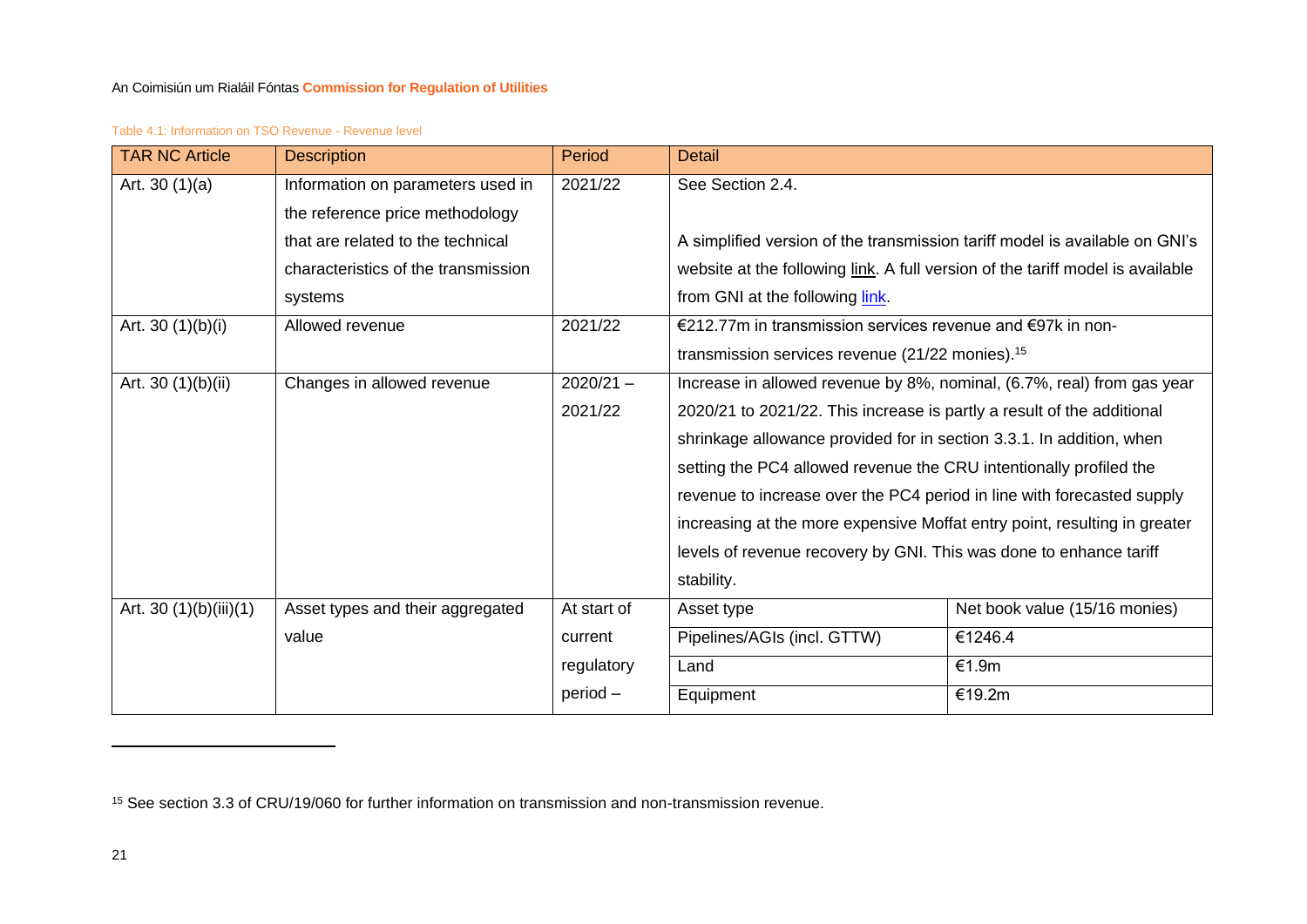| <b>TAR NC Article</b>  | <b>Description</b>                   | Period      | <b>Detail</b>                                                               |                     |                            |
|------------------------|--------------------------------------|-------------|-----------------------------------------------------------------------------|---------------------|----------------------------|
|                        |                                      | 01.10.2017  | Compressors                                                                 | €62.9m              |                            |
|                        |                                      |             | <b>Buildings</b>                                                            | €17.6m              |                            |
|                        |                                      |             | Total                                                                       | €1348               |                            |
| Art. 30 (1)(b)(iii)(2) | Cost of capital and calculation      | 2017/18-    | 4.63% WACC – cost of debt is calculated using the estimated yield on        |                     |                            |
|                        | methodology                          | 2021/22     | government bonds plus a debt premium, while the cost of equity is           |                     |                            |
|                        |                                      |             | calculated using the CAPM model.                                            |                     |                            |
| Art. 30                | Initial asset valuation methodology  | n/a         | Acquisition cost (historic cost).                                           |                     |                            |
| (1)(b)(iii)(3)(a)      |                                      |             |                                                                             |                     |                            |
| Art. 30                | Asset revaluation methodology        | n/a         | Acquisition cost, indexed with inflation (HICP), as a proxy for current     |                     |                            |
| (1)(b)(iii)(3)(b)      |                                      |             | replacement cost.                                                           |                     |                            |
| Art. 30                | Evolution of the value of the assets | n/a         | Assets are added to the Regulated Asset Base (RAB) at their acquisition     |                     |                            |
| (1)(b)(iii)(3)(c)      |                                      |             | cost (historic cost). The assets are indexed with inflation (HICP) in order |                     |                            |
|                        |                                      |             | to calculate the value of an asset at the required point in time. The       |                     |                            |
|                        |                                      |             | assets are then depreciated, using straight line depreciation, the rate of  |                     |                            |
|                        |                                      |             | depreciation is set by the asset life. Assets are removed from the RAB      |                     |                            |
|                        |                                      |             | when they are fully depreciated or disposed of.                             |                     |                            |
| Art. 30                | Depreciation periods and amount      | At start of | Asset Type                                                                  | Depreciation        | <b>Annual Depreciation</b> |
| (1)(b)(iii)(3)(d)      | per asset type                       | current     |                                                                             | Period (Asset life) | Amount (15/16              |
|                        |                                      | regulatory  |                                                                             |                     | monies)                    |
|                        |                                      | period-     | Pipelines/AGIs/GTTW                                                         | 50 years            | €40.6m                     |
|                        |                                      | 01.10.2017  | Land                                                                        | 40 years            | €0.1m                      |
|                        |                                      |             | Equipment                                                                   | 5 years             | €5.7m                      |
|                        |                                      |             | Compressors                                                                 | 25 years            | €5.1m                      |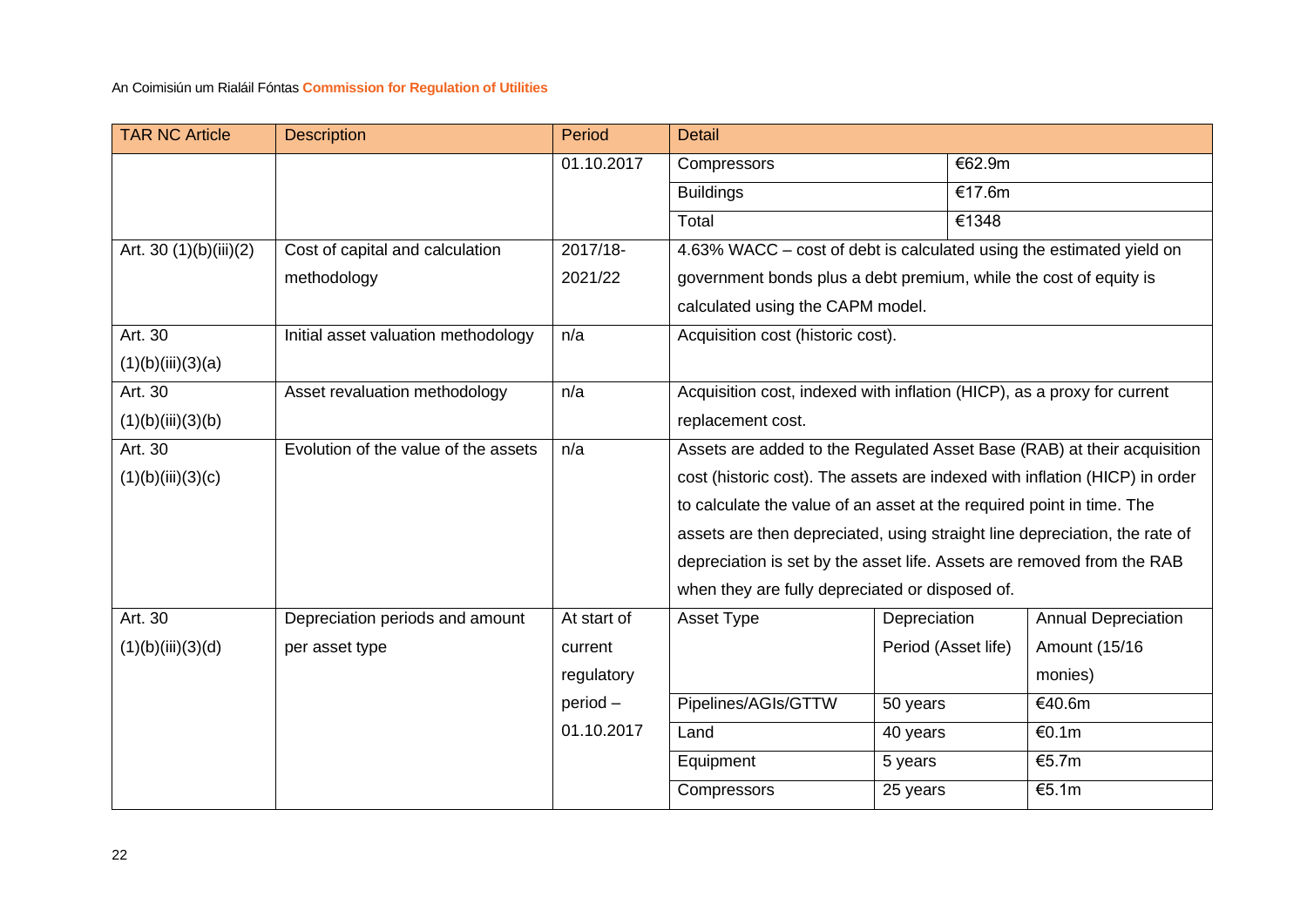| <b>TAR NC Article</b>  | <b>Description</b>                     | Period   | <b>Detail</b>                                                                  |          |       |
|------------------------|----------------------------------------|----------|--------------------------------------------------------------------------------|----------|-------|
|                        |                                        |          | <b>Buildings</b>                                                               | 40 years | €0.8m |
| Art. 30 (1)(b)(iii)(4) | Operational expenditures               | 2021/22  | €77.61m + €20.00m additional costs set out in section 3.3.1 (21/22             |          |       |
|                        |                                        |          | monies)                                                                        |          |       |
| Art. 30 (1)(b)(iii)(5) | Incentive mechanisms and               | 2017/18- | Capex and opex incentives <sup>16</sup> , with an ongoing controllable opex    |          |       |
|                        | efficiency targets                     | 2021/22  | efficiency challenge of 1%.                                                    |          |       |
| Art. 30 (1)(b)(iii)(6) | Inflation indices                      | 2017/18- | Harmonised Index of Consumer Prices <sup>17</sup>                              |          |       |
|                        |                                        | 2021/22  |                                                                                |          |       |
| Art. 30 $(1)(b)(iv)$   | Transmission services revenue          | 2021/22  | €212.77m (21/22 monies)                                                        |          |       |
| Art. 30 $(1)(b)(v)(1)$ | Capacity-commodity split               | 2019/20  | 90:10                                                                          |          |       |
| Art. 30 $(1)(b)(v)(2)$ | Entry-exit split                       | 2019/20  | 33:67                                                                          |          |       |
| Art. 30 $(1)(b)(v)(3)$ | Intra-system/cross-system split        | 2020/21  | 100% intra-system as there are currently no cross-system flows.                |          |       |
| Art. 30 (1)(b)(vi)(1)  | Actual revenue recovered in kt-2       | 2019/20  | Actual revenue recovered was €177.31m in nominal monies.                       |          |       |
|                        | (i.e. 19/20)                           |          |                                                                                |          |       |
| Art. 30 (1)(b)(vi)(2)  | (i) Correction factor for the year Kt- | 2019/20  | See section 3.3.2 for explanation. (i) €1.95m for 19/20, total is €8.77m,      |          |       |
|                        | 2, (ii) its effect on revenues in year |          | (ii) Reduced allowed revenue by $\epsilon$ 9.7m, (iii) Refer to Section 3.3.2. |          |       |
|                        | Kt (21/22) and (iii) incentives.       |          |                                                                                |          |       |
| Art. 30 (1)(b)(vii)    | Intended use of auction premium        | 2020/21  | N/A - no auction premium applied                                               |          |       |
| Art. 30 $(1)(c)(i)$    | Commodity-based tariffs                | 2021/22  | See Table 5.1                                                                  |          |       |
| Art. 30 (1)(c)(ii)     | Non-transmission tariffs               | 2021/22  | The Corrib Linkline Element of the Bellanaboy tariff is considered a non-      |          |       |

<sup>&</sup>lt;sup>16</sup> See Section 7 of [CER/17/260](https://www.cru.ie/wp-content/uploads/2017/06/CER17260-PC4-CER-Transmission-Decision-Paper.pdf) for further detail regarding the incentives applied to the TSO.

<sup>17</sup> See 'Inflation' and 'Indexation' tab of CRU/21/058a Transmission revenue model 2021/22 for further detail.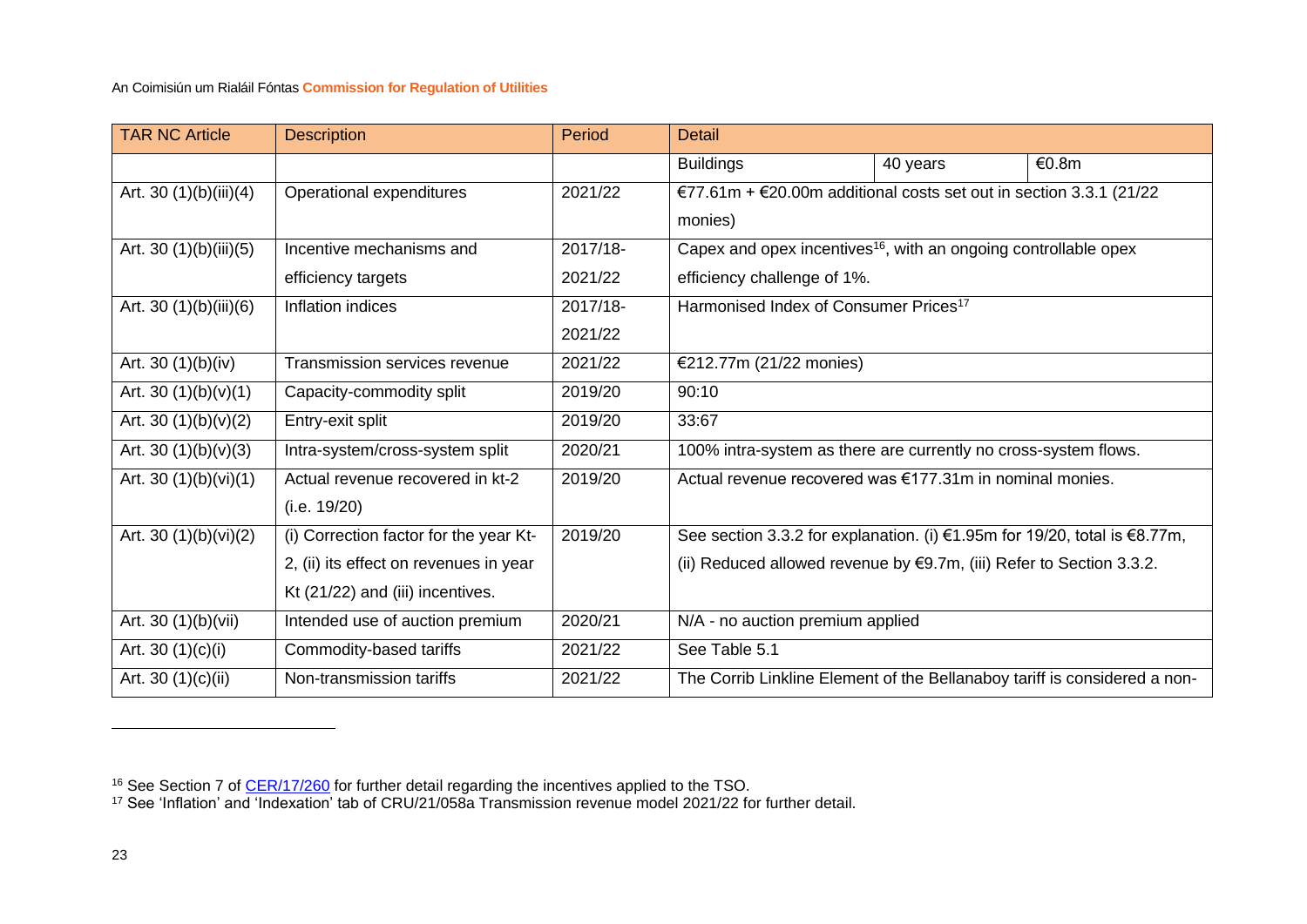| <b>TAR NC Article</b> | <b>Description</b>                 | Period      | <b>Detail</b>                                                           |       |                        |       |                 |
|-----------------------|------------------------------------|-------------|-------------------------------------------------------------------------|-------|------------------------|-------|-----------------|
|                       |                                    |             | transmission tariff <sup>18</sup> under TAR NC. See Table 5.1           |       |                        |       |                 |
| Art. 30 (1)(c)(iii)   | Reference prices for other points  | 2021/22     | See Table 5.1                                                           |       |                        |       |                 |
|                       | than interconnection points        |             |                                                                         |       |                        |       |                 |
| Art. 30 $(2)(a)(i)$   | Information about tariff changes   | 2020/21 -   | See Appendix A for the difference in tariffs and Section 3 for an       |       |                        |       |                 |
|                       | and trends                         | 2021/22     | explanation of this difference.                                         |       |                        |       |                 |
| Art. 30 (2)(a)(ii)    | Information about tariff changes   | $2017/18 -$ | A simplified model is available on GNI's website at the following link. |       |                        |       |                 |
|                       | and trends                         | 2021/22     | This allows the calculation of the possible evolution of tariffs.       |       |                        |       |                 |
| Art. $30(2)(b)$       | A simplified tariff model          | 2021/22     | A simplified model is available on GNI's website link.                  |       |                        |       |                 |
| Art. 30 (3)           | Information on the amount of       | 2021/22     | Market                                                                  | Unit  | Forecasted             | Unit  | Forecasted      |
|                       | forecasted contracted capacity and |             | Segment                                                                 |       | Contracted             |       | <b>Gas Flow</b> |
|                       | the forecasted quantity of the gas |             |                                                                         |       | Capacity <sup>19</sup> |       |                 |
|                       | flow on non-relevant points        |             | Power gen                                                               | MWh/d | 140,161                | GWh/y | 34,390          |
|                       |                                    |             | <b>DM</b>                                                               | MWh/d | 45,193                 | GWh/y | 12,934          |
|                       |                                    |             | <b>NDM</b>                                                              | MWh/d | 96,606                 | GWh/y | 12,524          |
|                       |                                    |             | <b>CNG</b>                                                              | MWh/d | 211                    | GWh/y | 57              |

 $^{18}$  Non-transmission services are "the regulated services other than transmission services and other than services regulated by Regulation (EU) No 312/2014 that are provided by transmission system operator".

<sup>&</sup>lt;sup>19</sup> Weighted Annualised Capacity Bookings, see [Table 3.1.](#page-16-1)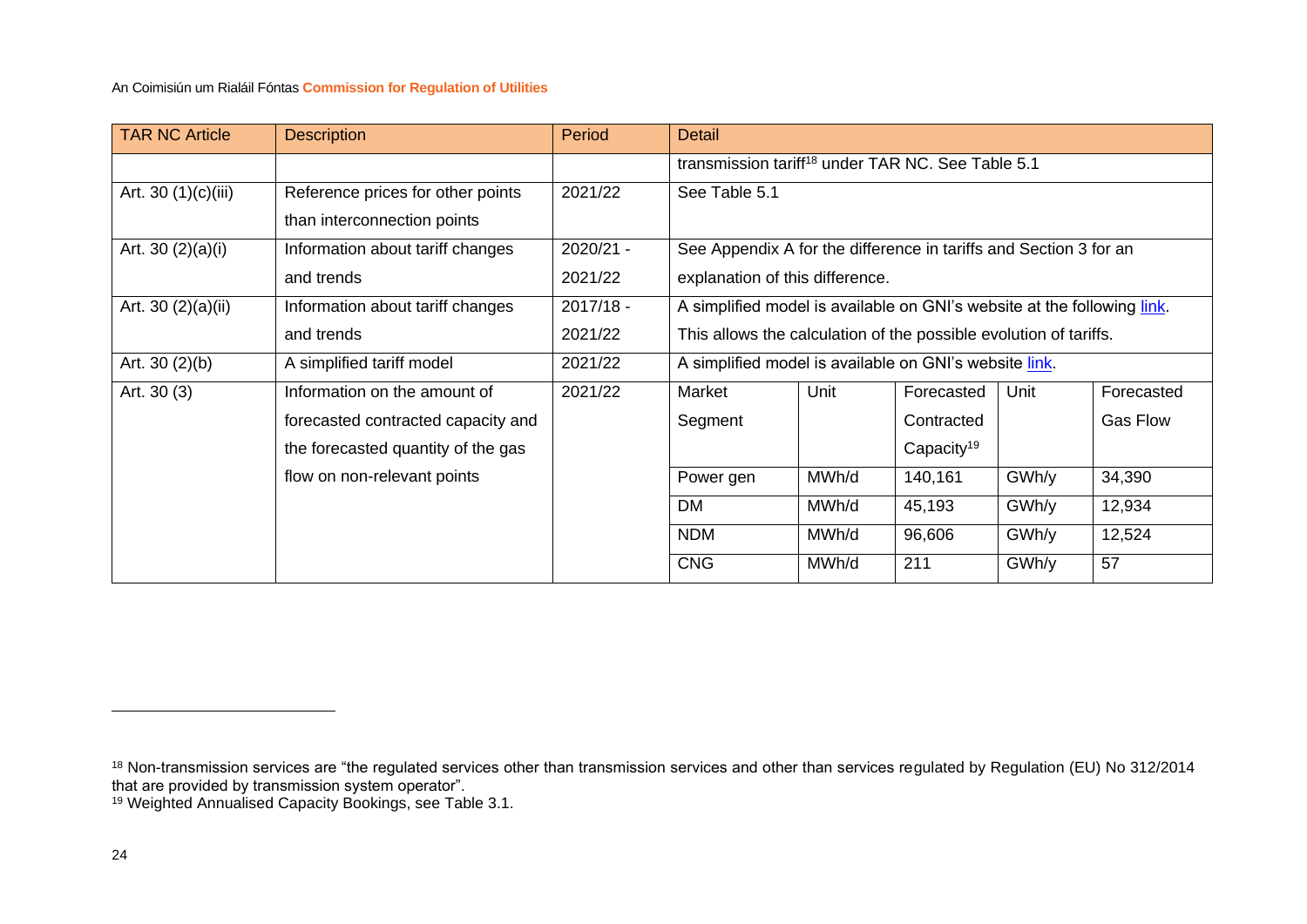## <span id="page-25-2"></span><span id="page-25-0"></span>**5 CRU Decision on Transmission Tariffs for 2021/22**

### <span id="page-25-1"></span>5.1 Transmission tariffs for 2021/22

The previous sections outline the elements affecting the transmission tariffs such as the adjustments which occur to the allowed revenues. These adjustments are then taken together with the allowed revenue from the Price Control to calculate the allowed revenue for the forthcoming tariff year. This allowed revenue is then inputted into GNI's Transmission Matrix Model along with the updated demand forecasts and correction factor to calculate the tariffs for the upcoming gas year. The transmission tariffs which will apply from 01 October 2021 to 30 September 2022 based on a revenue of €212.77m (2021/22 monies) are set out below.

|                                                 | <b>Bellanaboy</b><br>entry | <b>RNG</b><br>entry <sup>20</sup> | Moffat (IP)<br>entry | <b>Domestic</b><br>exit | <b>Gormanston (IP)</b><br>exit |
|-------------------------------------------------|----------------------------|-----------------------------------|----------------------|-------------------------|--------------------------------|
| Firm <sup>21</sup> capacity -<br>€/peak day MWh | 633.76 <sup>22</sup>       | 104.32                            | 312.89               | 454.70                  | 432.40                         |
| Commodity -<br>€/MWh                            | 0.114                      |                                   |                      | 0.238                   |                                |

#### Table 5.1: Transmission tariffs for 2021/22

With these updated tariffs, the transportation cost of GB gas<sup>23</sup> to Ireland will increase by c.5% (in real terms (i.e. adjusted for inflation)). This increase in tariffs is mainly due to increases in shrinkage costs and changes in how capacity is booked. The higher shrinkage costs are associated with rises in  $CO<sub>2</sub>$  and gas commodity costs. As regards to changes in booking behaviours, there has been a reduction in the bookings of more expensive daily capacity products at Exit. This has the effect of reducing revenue recovery and therefore places upward pressure on Exit tariffs.

 $20$  As part of the CRU's decision on the Harmonised Tariff Methodology for Gas (CRU/19/060), a single transmission entry tariff has been set for RNG, based on one 'notional entry point' that is derived from the average of three geographically dispersed locations in counties Cork, Galway and Meath. There are currently no RNG entry points operational on the transmission network.

<sup>21</sup>"Firm" means gas transmission capacity contractually guaranteed as uninterruptible by the transmission system operator.

<sup>&</sup>lt;sup>22</sup> This is composed of two elements; one to remunerate the transmission services revenue of GNI (€130.44) plus a Corrib Linkline Element (€503.32), which will remunerate the revenues relating to the Corrib Linkline (Corrib Partners).

 $23$  The transportation cost of GB gas (Moffat entry capacity tariff + domestic exit capacity tariff) is important because, generally, Irish wholesale gas prices are generally set by the GB price of gas plus the cost of transporting gas from GB to Ireland via the interconnectors, as GB gas is the marginal source of gas supply to Ireland.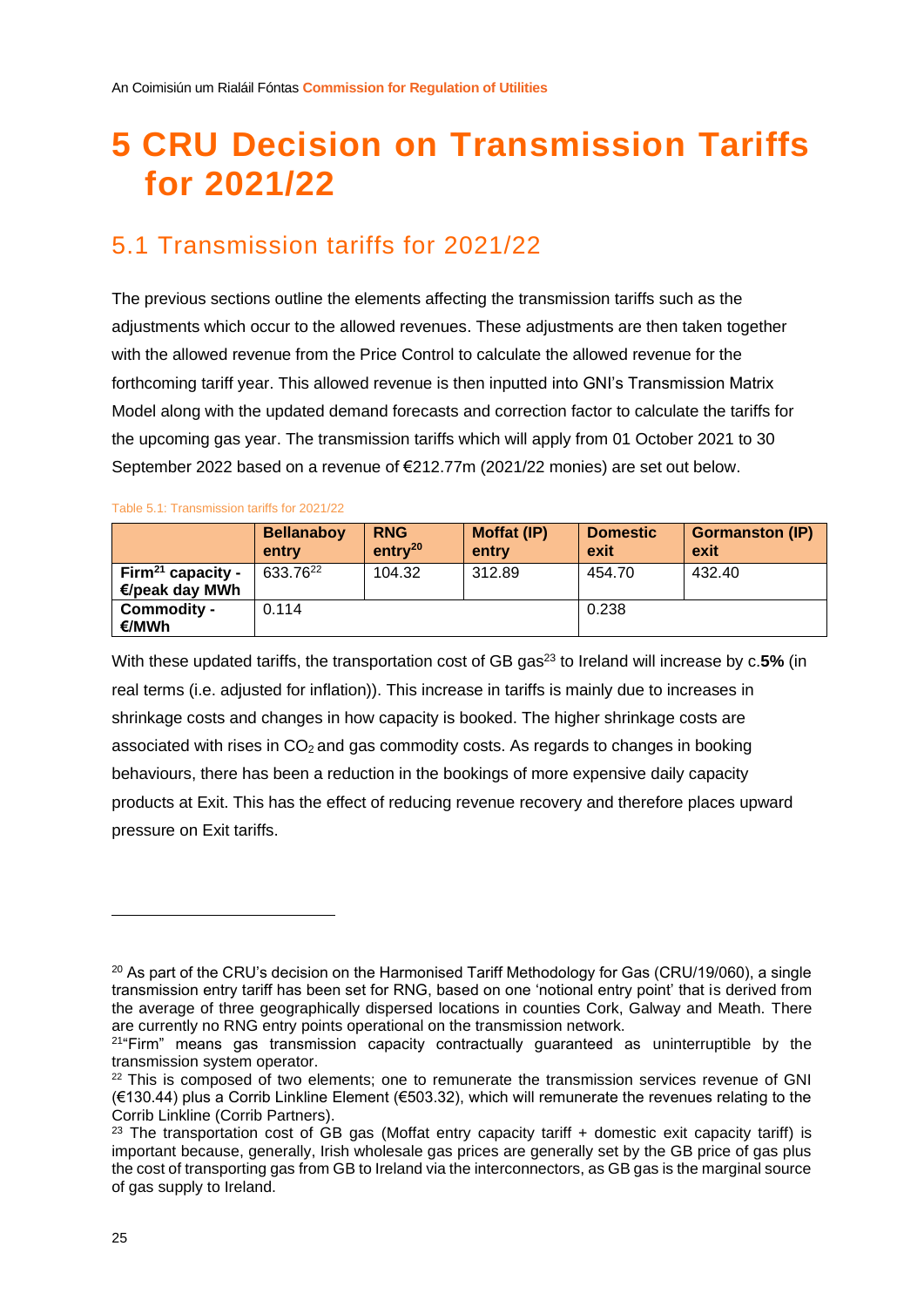For comparison, [Table 5.2](#page-26-2) below provides the 2021/22 transportation cost of GB gas relative to those in recent years (in nominal terms (i.e. without adjusting for inflation)). Tariff costs have increased in the last two years, mainly due to the cost of shrinkage $^{24}$  moving into the allowed revenue. Despite these increases, due to reductions in the previous three years, the cost of transportation of GB gas is similar to 2016/17 and 2017/18 levels.

|                            | 2016/17 | 2017/18 | 2018/19 | 2019/20 | 2020/21 | 2021/22 |
|----------------------------|---------|---------|---------|---------|---------|---------|
| $Capacity -$<br>€/peak MWh | 788.605 | 761.263 | 715.864 | 669.00  | 722.44  | 767.59  |

<span id="page-26-2"></span>

| Table 5.2: Recent cost of transportation for GB gas (nominal) |  |  |  |  |
|---------------------------------------------------------------|--|--|--|--|
|---------------------------------------------------------------|--|--|--|--|

### <span id="page-26-0"></span>5.2 Impact on a residential customer's bill

Network tariffs are charged to gas shippers/suppliers. It is up to suppliers whether to pass on these costs to their customers. Currently, the CRU estimates that network tariffs charges (transmission and distribution collectively) make up approximately 31% of a residential customer's bill. The transmission network tariff charge, if fully passed onto gas customers, would equate to a c. 0.5% (or €4) increase (nominal) on an average residential gas customer's annual bill. However, the CRU would note that the pricing decisions of suppliers do not just reflect network charges but also the other charges they are faced with.

As in previous years, the CRU is also publishing, today, the distribution network tariffs. The distribution tariffs are set to decrease (by c. 3.1%). It is estimated that the combined change in transmission and distribution tariffs equates to a <0.1% (or €0.7) increase on an average residential gas customer's annual bill.

### <span id="page-26-1"></span>5.3 Details of Multipliers

Multipliers and seasonal factors are applied to the reference prices to set the tariffs for non-yearly capacity products. Short-term multipliers are applied in order to, amongst other things, incentivise efficient booking and hence use of the network. [Table 5.3](#page-27-1) below outlines the multiplier and

<sup>&</sup>lt;sup>24</sup> Shrinkage gas includes own use gas (OUG) and unaccounted for gas (UAG). To date shrinkage costs were not included in the allowed revenue and are therefore not recovered through tariffs. Instead GNI billed these costs to gas shippers directly on a monthly basis, based on their throughput. However, as part of the CRU's tariff network code decision (CRU/19/060), it was decided that from 2020/21 onwards, shrinkage should be included in the allowed revenue as it is a transmission service. As this is a movement of costs, not an increase in overall costs, it should not lead to an increase in costs for end customers.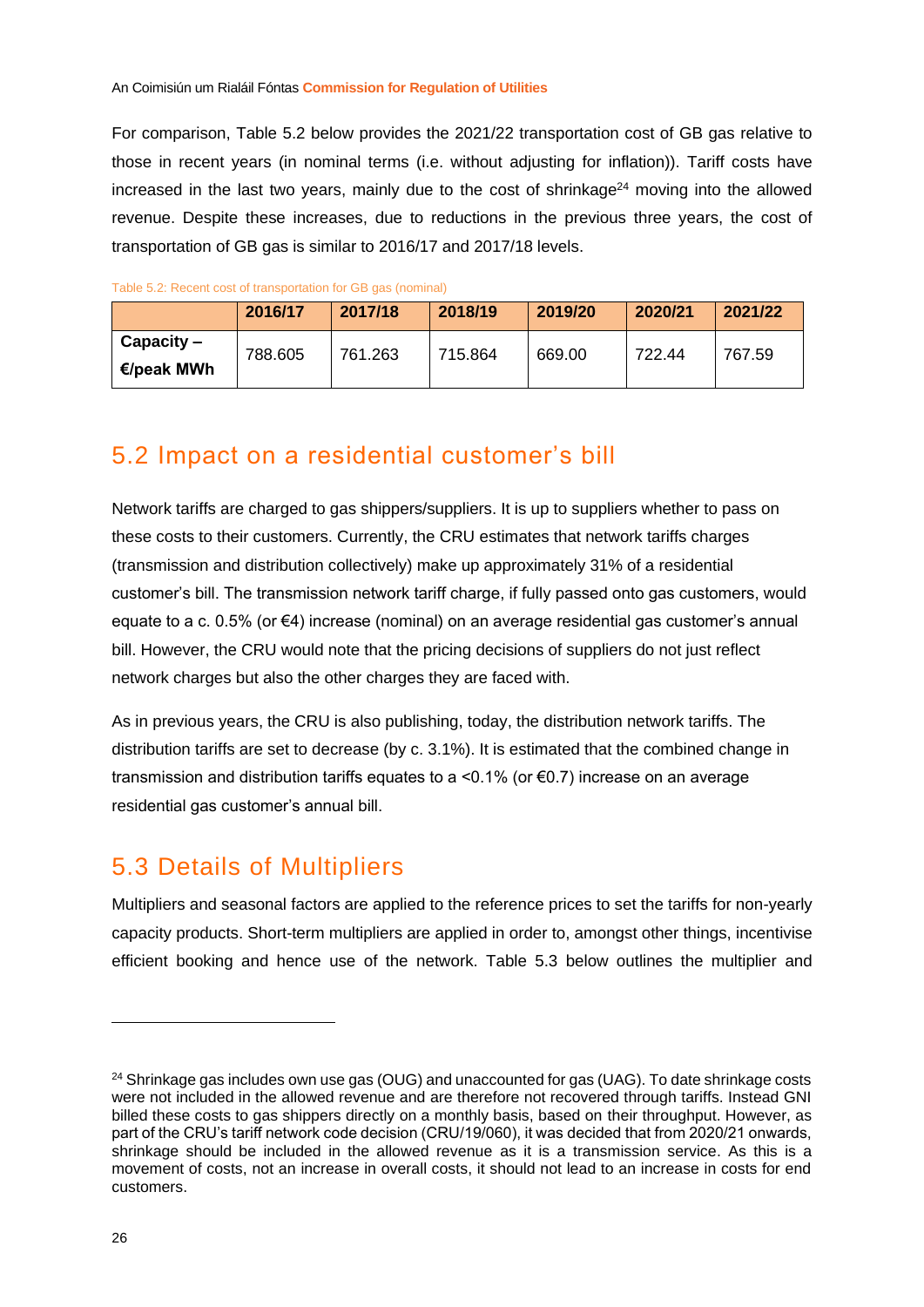seasonal factor profile for gas year 2021/22. The CRU decided to not to change the profile for gas year 2021/22 as set out in its annual tariff network code Article 28 paper (CRU/21/049).

| <b>Month</b> | <b>Quarterly %</b> | Monthly % | Daily % |
|--------------|--------------------|-----------|---------|
| October      |                    | 12.81%    | 0.64%   |
| November     | 38.43%             | 12.81%    | 0.64%   |
| December     |                    | 17.08%    | 1.14%   |
| January      |                    | 29.89%    | 1.99%   |
| February     | 80.69%             | 34.16%    | 2.28%   |
| March        |                    | 25.62%    | 1.71%   |
| April        |                    | 12.81%    | 0.64%   |
| May          | 13.27%             | 0.97%     | 0.05%   |
| June         |                    | 0.97%     | 0.05%   |
| July         |                    | 0.97%     | 0.05%   |
| August       | 2.61%              | 0.97%     | 0.05%   |
| September    |                    | 0.97%     | 0.05%   |
| Total        | 135.0%             | 150.0%    | 279.44% |

<span id="page-27-1"></span>Table 5.3: Multiplier and seasonal factor profiles<sup>25</sup>

### <span id="page-27-0"></span>5.4 Virtual Reverse Tariff 2021/22

Virtual Reverse Flow (VRF) is a 'reverse flow' service offered on a virtual interruptible basis, at the Interconnection Points, to enable Shippers to virtually flow gas from Ireland via Moffat and into Ireland via Gormanston.<sup>26</sup> In accordance with the CRU's TAR NC decision paper, for gas year 2019/20 a new tariff was introduced for VRF, which replaced the previous registration fee approach. The calculation of the VRF tariffs at Moffat and Gormanston are now based on the TAR NC principles and requirements for standard interruptible capacity products. Art. 16 of TAR NC specifies the calculation of reserve prices for standard interruptible capacity products by applying an adjustment to the reserve prices for the corresponding standard firm capacity products.

<sup>&</sup>lt;sup>25</sup> To understand how this works, consider the following example: The reference price for Moffat entry is €301/MWh. If you wanted to book monthly capacity for December, you could calculate the cost by referring to the table and applying the relevant combined multiplier & seasonal factor; in this case 17.08%. That would result in the following  $-$  €301/MWh  $*$  17.08% = €51.4/MWh.

<sup>&</sup>lt;sup>26</sup> For example, if there is a total nomination of 100 units of gas for delivery from GB to ROI and a gas shipper in Ireland wishes to virtually transport 10 units of gas from ROI to GB, these 10 units are netted off the 100 units, resulting in the delivery of 90 units into the ROI gas network.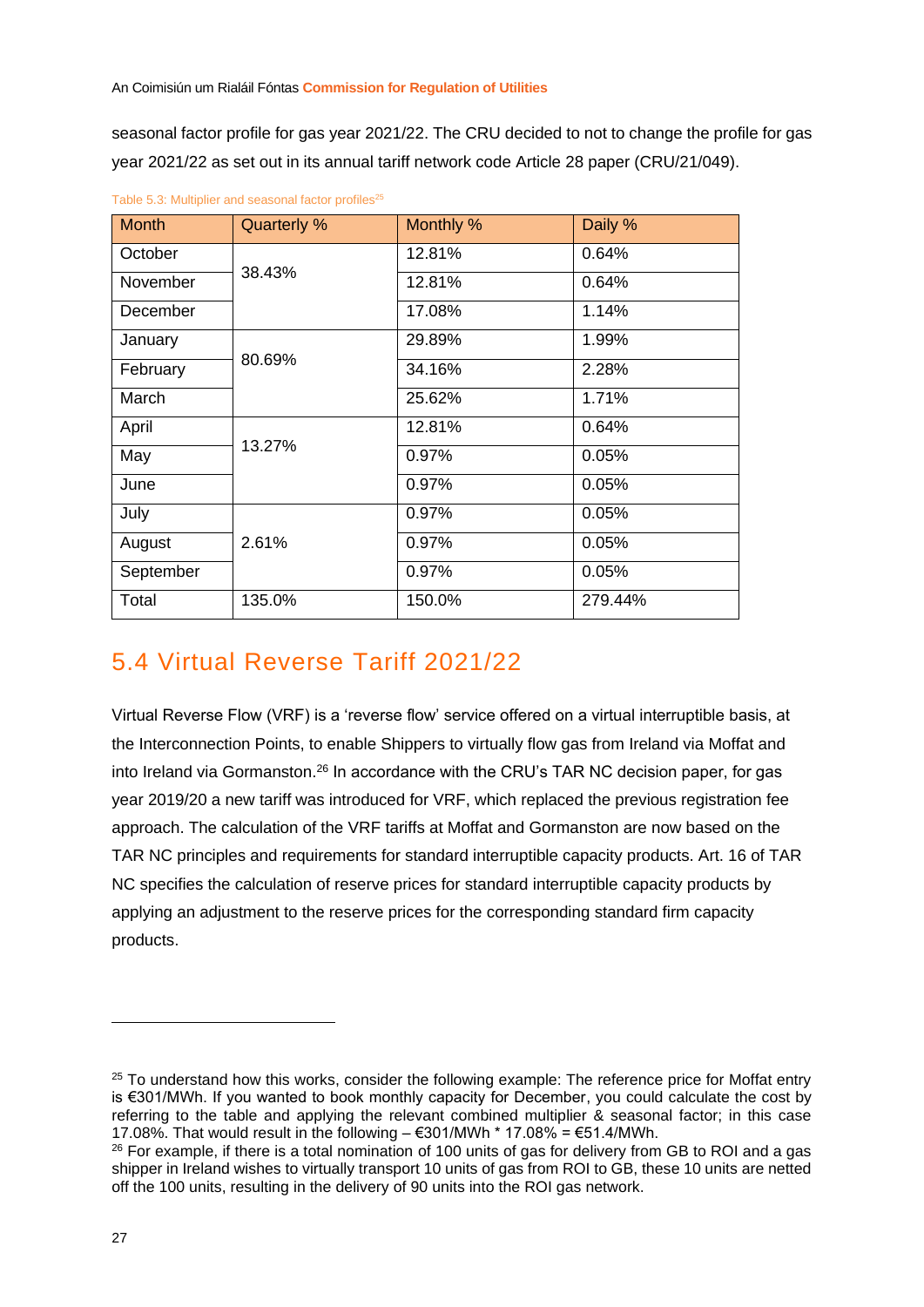Full details on how the CRU sets the VRF tariffs for Moffat and Gormanston and the reasoning for its approach, can be found in section 3.11 of the CRU's TAR NC decision paper (CRU/19/060), in summary:

- The VRF tariffs are based on the Moffat exit point and Gormanston entry point reference prices, as calculated by the Matrix RPM.
- A Pro Factor of 8% is applied to the Moffat and Gormanston VRF products, reflecting the probability of interruption.
- A risk premium of 10% is applied to both the Moffat and Gormanston VRF products.
- A market interaction factor of 30% applies to the Moffat VRF product only to bring the price below that of the equivalent forward flow tariff for reasons of cross-border trade.

These inputs result in an A-factor (i.e. overall adjustment) of 6 for Moffat VRF and an A-factor of 2.25 for the Gormanston VRF. The CRU decided to not to change the adjustment for gas year 2021/22 as set out in its annual tariff network code Article 28 paper (CRU/21/049).

#### Table 5.4: Virtual reverse flow (VRF) tariffs for 2021/22

|                                | <b>Gormanston (IP) VRF entry</b> | <b>Moffat (IP) VRF exit</b> |
|--------------------------------|----------------------------------|-----------------------------|
| $Capacity -$<br>€/peak day MWh | 74.58                            | 295.31                      |
| Commodity -<br>€/MWh           | 0.114                            | 0.238                       |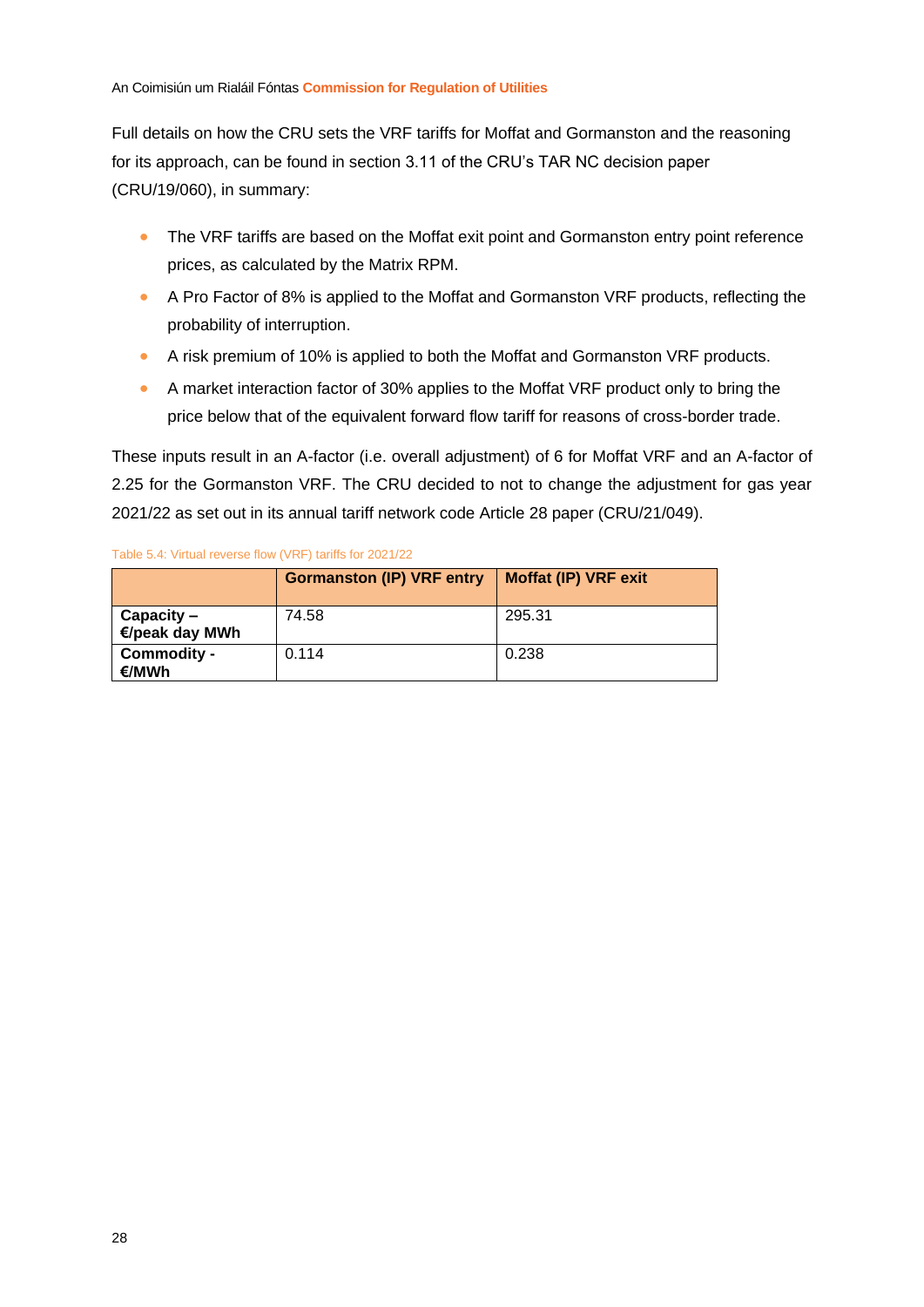## <span id="page-29-0"></span>**6 Conclusion**

This information paper aims to provides a single resource for all tariff related information, ranging from; how it sets tariffs on an annual basis, the variables that cause changes in the tariffs from one year to the next, and the 2021/22 transmission tariffs. These tariffs will take effect from 01 October 2021.

By making all tariff related information available to customers, in a single location, the CRU aims to make it easier for customers to understand how tariffs are set and what causes them to change from one year to the next. An important tool, also available to the public, is the simplified tariff model available on Gas Networks Ireland's website at the following [link.](https://www.gasnetworks.ie/corporate/gas-regulation/tariffs/transmission-tariffs/simplified-tariff-model/) This simplified model enables customers to further identify how transmission network tariffs are affected by demand and revenue variations, and to estimate possible evolution of tariffs.